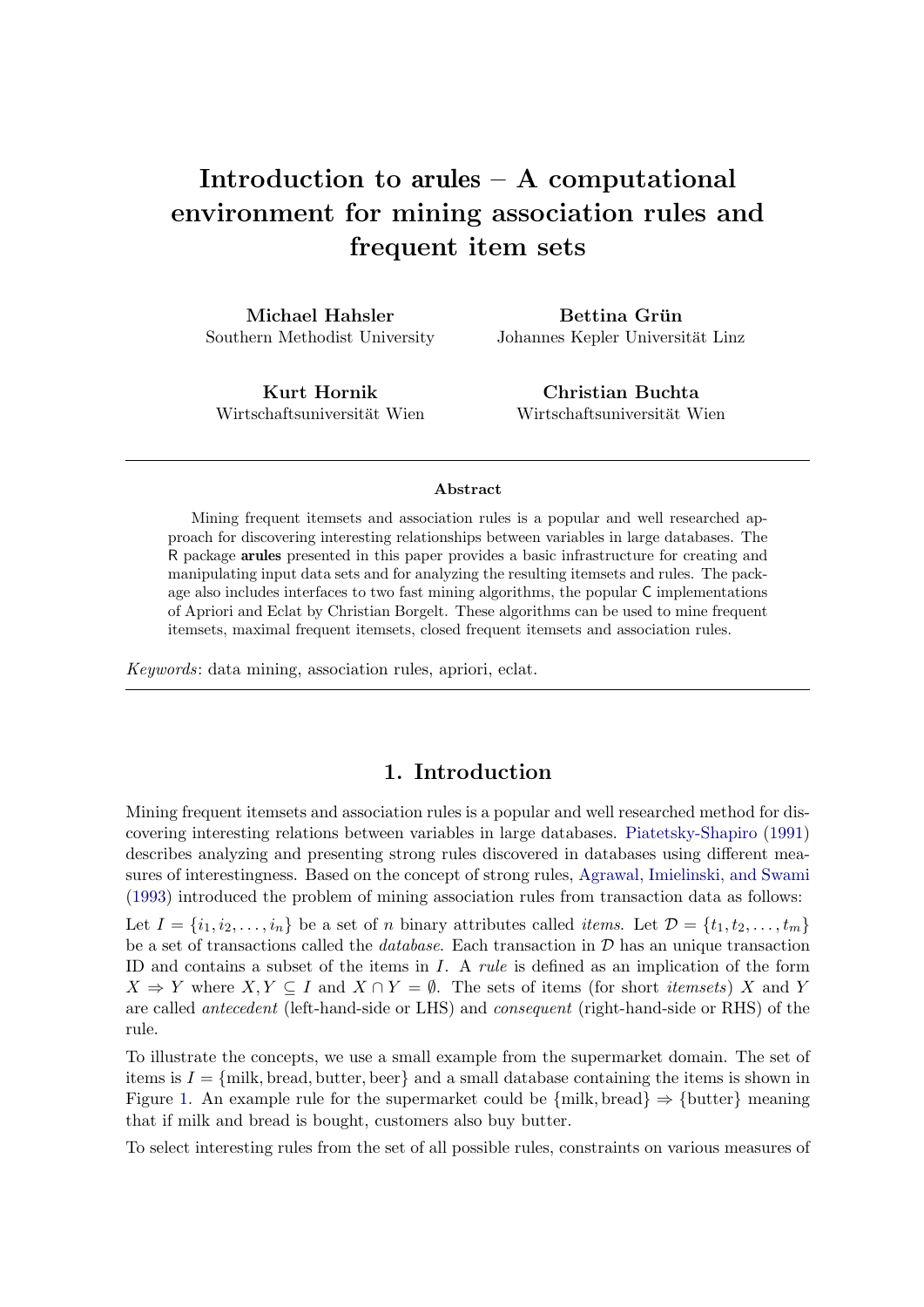#### 2 Introduction to arules

significance and interest can be used. The best-known constraints are minimum thresholds on support and confidence. The *support*  $\text{supp}(X)$  of an itemset X is defined as the proportion of transactions in the data set which contain the itemset. In the example database in Figure [1,](#page-1-0) the itemset {milk, bread} has a support of  $2/5 = 0.4$  since it occurs in 40% of all transactions (2 out of 5 transactions).

Finding frequent itemsets can be seen as a simplification of the unsupervised learning problem called "mode finding" or "bump hunting" [\(Hastie, Tibshirani, and Friedman 2001\)](#page-35-1). For these problems each item is seen as a variable. The goal is to find prototype values so that the probability density evaluated at these values is sufficiently large. However, for practical applications with a large number of variables, probability estimation will be unreliable and computationally too expensive. This is why in practice frequent itemsets are used instead of probability estimation.

The *confidence* of a rule is defined conf( $X \Rightarrow Y$ ) = supp( $X \cup Y$ )/supp(X). For example, the rule {milk, bread}  $\Rightarrow$  {butter} has a confidence of  $0.2/0.4 = 0.5$  in the database in Figure [1,](#page-1-0) which means that for 50% of the transactions containing milk and bread the rule is correct. Confidence can be interpreted as an estimate of the probability  $P(Y|X)$ , the probability of finding the RHS of the rule in transactions under the condition that these transactions also contain the LHS (see e.g., Hipp, Güntzer, and Nakhaeizadeh 2000).

Association rules are required to satisfy both a minimum support and a minimum confidence constraint at the same time. At medium to low support values, often a great number of frequent itemsets are found in a database. However, since the definition of support enforces that all subsets of a frequent itemset have to be also frequent, it is sufficient to only mine all *maximal frequent itemsets*, defined as frequent itemsets which are not proper subsets of any other frequent itemset [\(Zaki, Parthasarathy, Ogihara, and Li 1997b\)](#page-36-0). Another approach to reduce the number of mined itemsets is to only mine *frequent closed itemsets.* An itemset is closed if no proper superset of the itemset is contained in each transaction in which the itemset is contained [\(Pasquier, Bastide, Taouil, and Lakhal 1999;](#page-35-3) [Zaki 2004\)](#page-36-1). Frequent closed itemsets are a superset of the maximal frequent itemsets. Their advantage over maximal frequent itemsets is that in addition to yielding all frequent itemsets, they also preserve the support information for all frequent itemsets which can be important for computing additional interest measures after the mining process is finished (e.g., confidence for rules generated from the found itemsets, or *all-confidence* [\(Omiecinski 2003\)](#page-35-4)).

A practical solution to the problem of finding too many association rules satisfying the support and confidence constraints is to further filter or rank found rules using additional interest measures. A popular measure for this purpose is *lift* [\(Brin, Motwani, Ullman, and Tsur](#page-34-0) [1997\)](#page-34-0). The lift of a rule is defined as  $\text{lift}(X \Rightarrow Y) = \text{supp}(X \cup Y) / (\text{supp}(X) \text{supp}(Y))$ , and

| transaction ID | items               |
|----------------|---------------------|
|                | milk, bread         |
|                | bread, butter       |
| २              | beer                |
|                | milk, bread, butter |
| h              | bread, butter       |

<span id="page-1-0"></span>Figure 1: An example supermarket database with five transactions.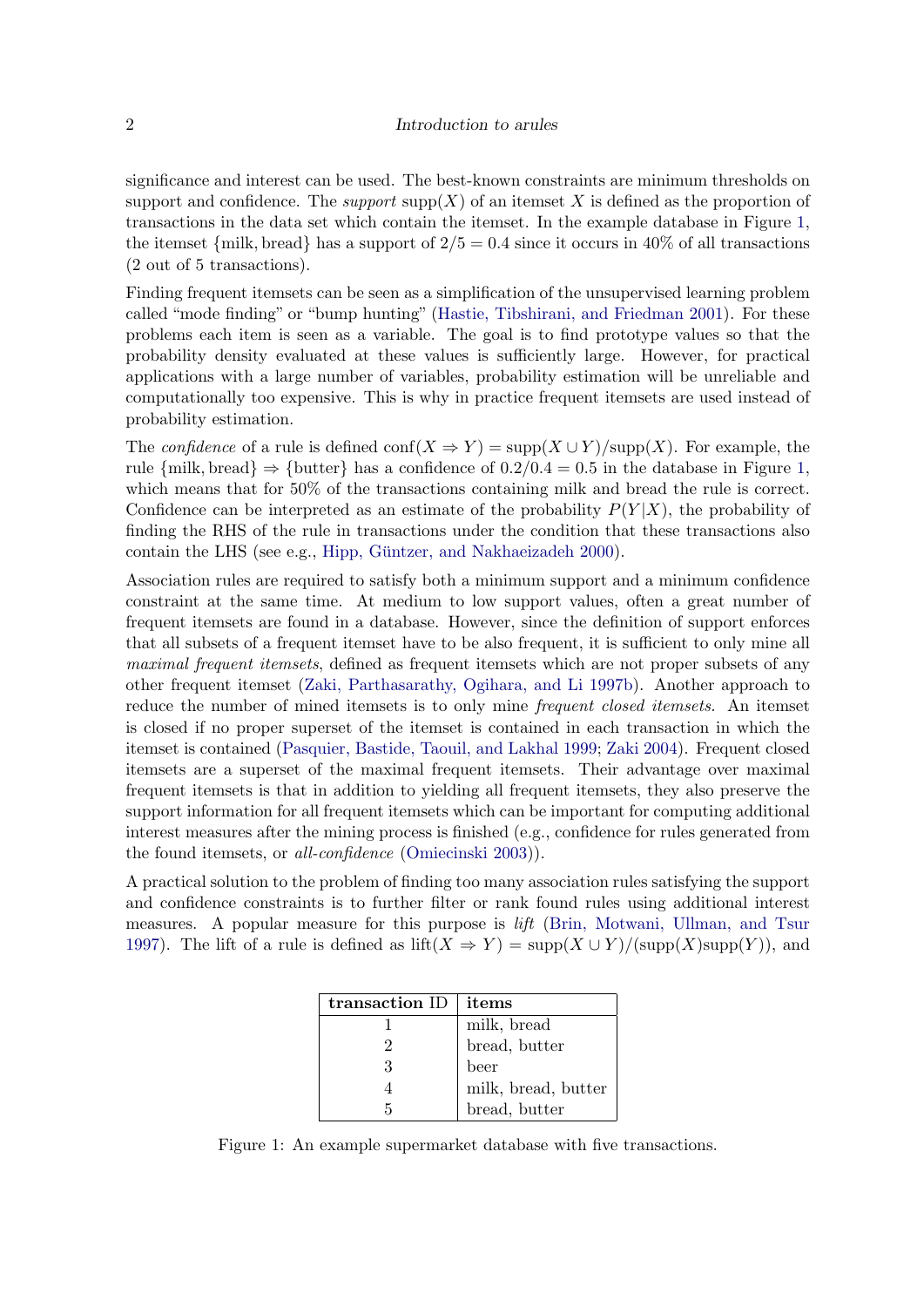can be interpreted as the deviation of the support of the whole rule from the support expected under independence given the supports of the LHS and the RHS. Greater lift values indicate stronger associations.

In the last decade, research on algorithms to solve the frequent itemset problem has been abundant. [Goethals and Zaki](#page-34-1) [\(2004\)](#page-34-1) compare the currently fastest algorithms. Among these algorithms are the implementations of the Apriori and Eclat algorithms by [Borgelt](#page-34-2) [\(2003\)](#page-34-2) interfaced in the arules environment. The two algorithms use very different mining strategies. Apriori, developed by [Agrawal and Srikant](#page-33-1) [\(1994\)](#page-33-1), is a level-wise, breadth-first algorithm which counts transactions. In contrast, Eclat (Zaki *[et al.](#page-36-0)* [1997b\)](#page-36-0) employs equivalence classes, depth-first search and set intersection instead of counting. The algorithms can be used to mine frequent itemsets, maximal frequent itemsets and closed frequent itemsets. The implementation of Apriori can additionally be used to generate association rules.

This paper presents  $arules^1$  $arules^1$ , an extension package for R [\(R Development Core Team 2005\)](#page-35-5) which provides the infrastructure needed to create and manipulate input data sets for the mining algorithms and for analyzing the resulting itemsets and rules. Since it is common to work with large sets of rules and itemsets, the package uses sparse matrix representations to minimize memory usage. The infrastructure provided by the package was also created to explicitly facilitate extensibility, both for interfacing new algorithms and for adding new types of interest measures and associations.

The rest of the paper is organized as follows: In the next section, we give an overview of the data structures implemented in the package arules. In Section [2](#page-2-1) we introduce the functionality of the classes to handle transaction data and associations. In Section [3](#page-9-0) we describe the way mining algorithms are interfaced in arules using the available interfaces to Apriori and Eclat as examples. In Section [4](#page-10-0) we present some auxiliary methods for support counting, rule induction and sampling available in arules. We provide several examples in Section [5.](#page-14-0) The first two examples show typical R sessions for preparing, analyzing and manipulating a transaction data set, and for mining association rules. The third example demonstrates how arules can be extended to integrate a new interest measure. Finally, the fourth example shows how to use sampling in order to speed up the mining process. We conclude with a summary of the features and strengths of the package arules as a computational environment for mining association rules and frequent itemsets.

A previous version of this manuscript was published in the *Journal of Statistical Software* (Hahsler, Grün, and Hornik 2005a).

### 2. Data structure overview

<span id="page-2-1"></span>To enable the user to represent and work with input and output data of association rule mining algorithms in R, a well-designed structure is necessary which can deal in an efficient way with large amounts of sparse binary data. The S4 class structure implemented in the package arules is presented in Figure [2.](#page-3-0)

For input data the classes transactions and tidLists (transaction ID lists, an alternative way to represent transaction data) are provided. The output of the mining algorithms comprises the classes itemsets and rules representing sets of itemsets or rules, respectively. Both classes

<span id="page-2-0"></span><sup>&</sup>lt;sup>1</sup>The arules package can be obtained from  $http://CRAN.R-Project.org$  and the maintainer can be contacted at <michael@hahsler.net>.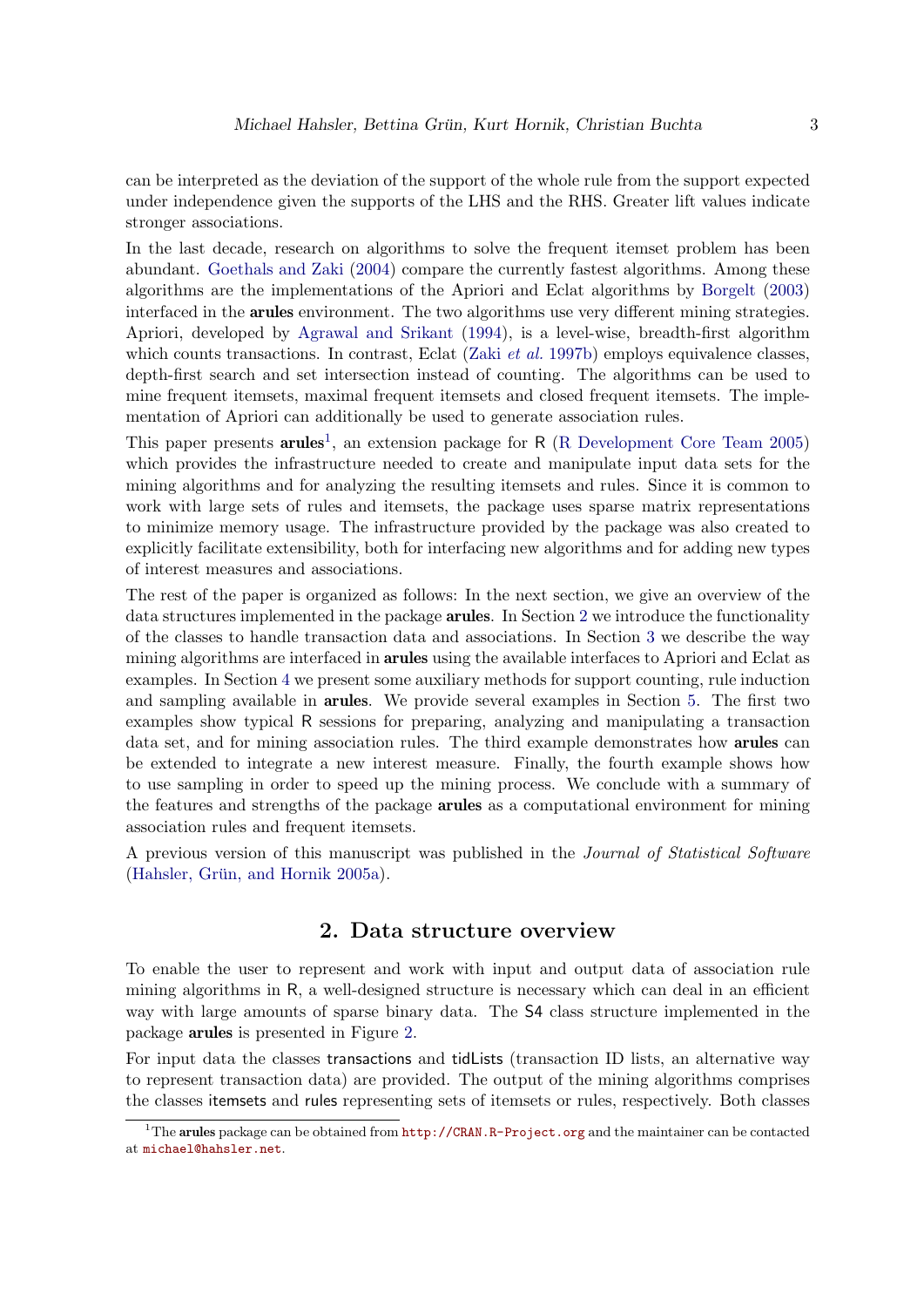

<span id="page-3-0"></span>Figure 2: UML class diagram (see [Fowler 2004\)](#page-34-4) of the arules package.

directly extend a common virtual class called associations which provides a common interface. In this structure it is easy to add a new type of associations by adding a new class that extends associations.

Items in associations and transactions are implemented by the itemMatrix class which provides a facade for the sparse matrix implementation ngCMatrix from the R package Matrix [\(Bates](#page-33-2) [and Maechler 2005\)](#page-33-2).

To control the behavior of the mining algorithms, the two classes ASparameter and AScontrol are used. Since each algorithm can use additional algorithm-specific parameters, we implemented for each interfaced algorithm its own set of control classes. We used the prefix 'AP' for Apriori and 'EC' for Eclat. In this way, it is easy to extend the control classes when interfacing a new algorithm.

### 2.1. Representing collections of itemsets

From the definition of the association rule mining problem we see that transaction databases and sets of associations have in common that they contain sets of items (itemsets) together with additional information. For example, a transaction in the database contains a transaction ID and an itemset. A rule in a set of mined association rules contains two itemsets, one for the LHS and one for the RHS, and additional quality information, e.g., values for various interest measures.

Collections of itemsets used for transaction databases and sets of associations can be represented as binary incidence matrices with columns corresponding to the items and rows corresponding to the itemsets. The matrix entries represent the presence (1) or absence (0) of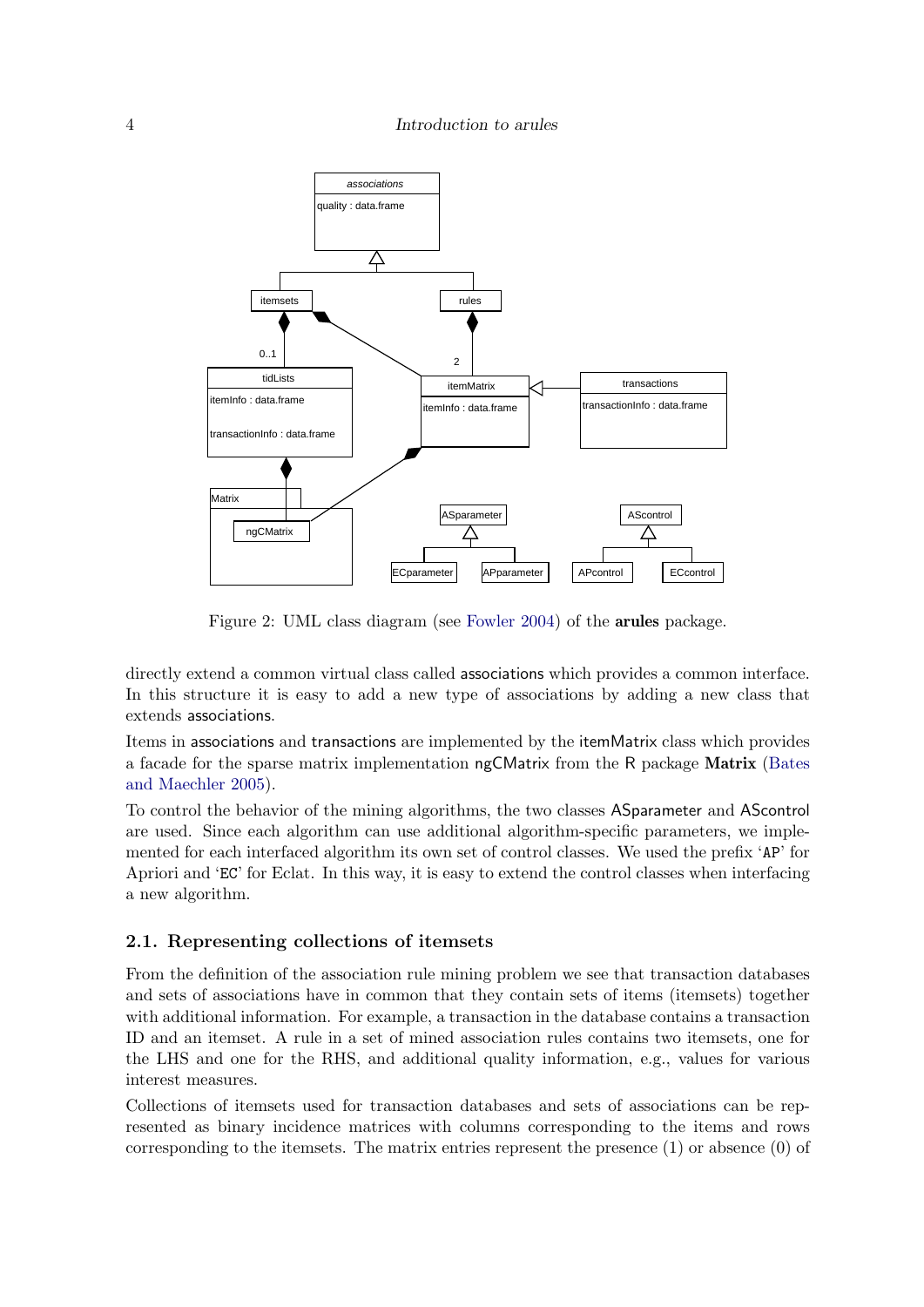|          |       | items            |                |         |       |  |
|----------|-------|------------------|----------------|---------|-------|--|
|          |       | $\overline{i_1}$ | $\overline{i}$ | $i_{3}$ | $i_4$ |  |
|          |       | milk             | bread butter   |         | beer  |  |
|          | $X_1$ |                  |                |         |       |  |
| itemsets | $X_2$ |                  |                |         |       |  |
|          | $X_3$ |                  |                |         |       |  |
|          |       |                  |                |         |       |  |

<span id="page-4-0"></span>Figure 3: Example of a collection of itemsets represented as a binary incidence matrix.

an item in a particular itemset. An example of a binary incidence matrix containing itemsets for the example database in Figure [1](#page-1-0) on Page [2](#page-1-0) is shown in Figure [3.](#page-4-0) Note that we need to store collections of itemsets with possibly duplicated elements (identical rows), i.e, itemsets containing exactly the same items. This is necessary, since a transaction database can contain different transactions with the same items. Such a database is still a set of transactions since each transaction also contains a unique transaction ID.

Since a typical frequent itemset or a typical transaction (e.g., a supermarket transaction) only contains a small number of items compared to the total number of available items, the binary incidence matrix will in general be very sparse with many items and a very large number of rows. A natural representation for such data is a sparse matrix format. For our implementation we chose the ngCMatrix class defined in package Matrix. The ngCMatrix is a compressed, sparse, logical, column-oriented matrix which contains the indices of the TRUE rows and the pointers to the initial indices of elements in each column of the matrix. Despite the column orientation of the ngCMatrix, it is more convenient to work with incidence matrices which are row-oriented. This makes the most important manipulation, selecting a subset of transactions from a data set for mining, more comfortable and efficient. Therefore, we implemented the class itemMatrix providing a row-oriented facade to the ngCMatrix which stores a transposed incidence matrix<sup>[2](#page-4-1)</sup>. In sparse representation the following information needs to be stored for the collection of itemsets in Figure [3:](#page-4-0) A vector of indices of the nonzero elements (row-wise starting with the first row)  $1, 2, 2, 4, 1, 2, 3, 3$  and the pointers  $1, 3, 5, 8$ where each row starts in the index vector. The first two pointers indicate that the first row starts with element one in the index vector and ends with element 2 (since with element 3 already the next row starts). The first two elements of the index vector represent the items in the first row which are  $i_1$  and  $i_2$  or milk and bread, respectively. The two vectors are stored in the ngCMatrix. Note that indices for the ngCMatrix start with zero rather than with one and thus actually the vectors  $0, 1, 1, 3, 0, 3, 3$  and  $0, 3, 4, 7$  are stored. However, the data structure of the ngCMatrix class is not intended to be directly accessed by the end user of arules. The interfaces of itemMatrix can be used without knowledge of how the internal representation of the data works. However, if necessary, the ngCMatrix can be directly accessed by developers to add functionality to arules (e.g., to develop new types of associations or interest measures or to efficiently compute a distance matrix between itemsets for clustering). In this case, the ngCMatrix should be accessed using the coercion mechanism from itemMatrix to ngCMatrix via as().

<span id="page-4-1"></span><sup>&</sup>lt;sup>2</sup>Note that the developers of package Matrix contains some support for a sparse row-oriented format, but the available functionality currently is rather minimal. Once all required functionality is implemented, arules will switch the internal representation to sparse row-oriented logical matrices.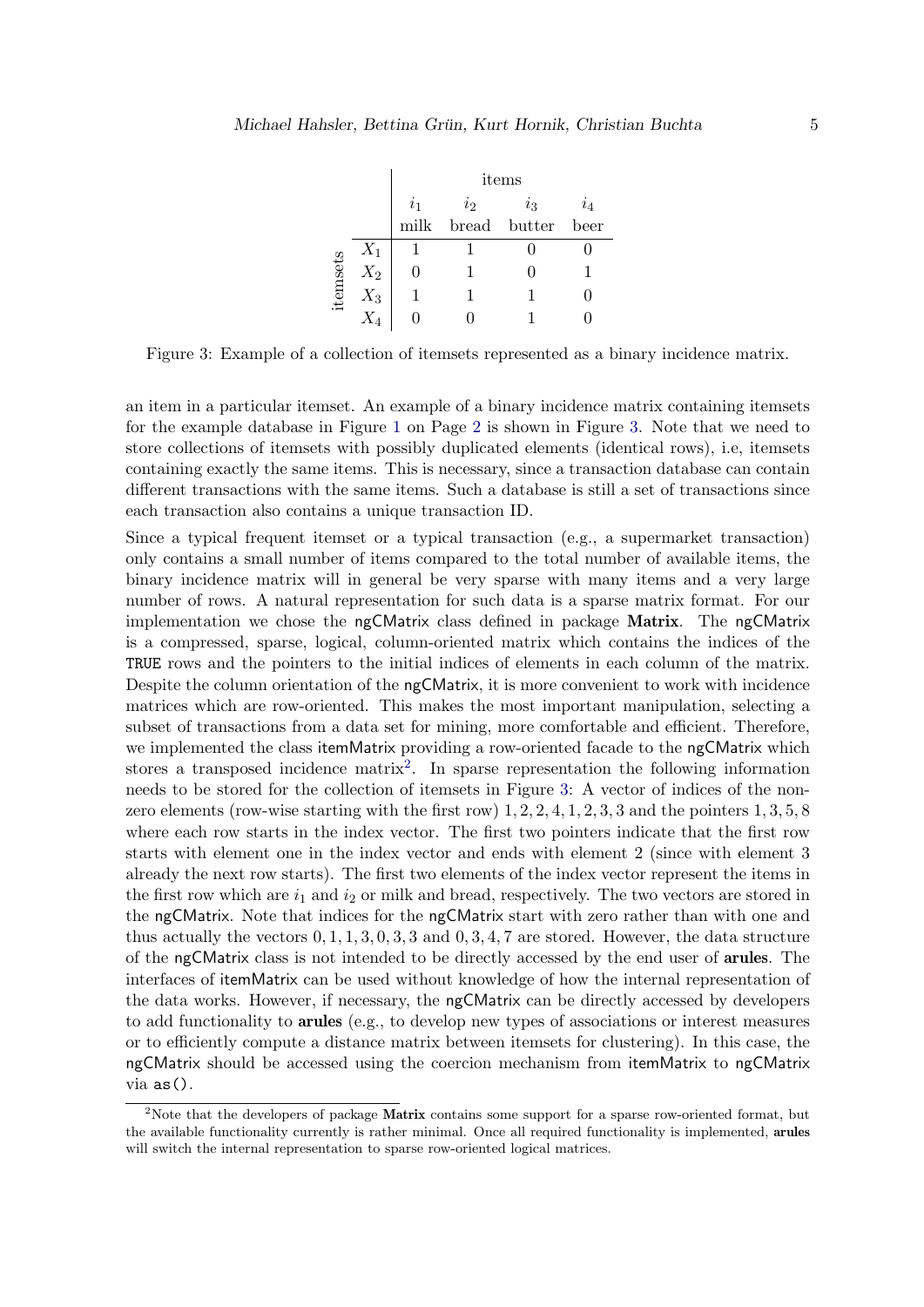In addition to the sparse matrix, itemMatrix stores item labels (e.g., names of the items) and handles the necessary mapping between the item label and the corresponding column number in the incidence matrix. Optionally, itemMatrix can also store additional information on items. For example, the category hierarchy in a supermarket setting can be stored which enables the analyst to select only transactions (or as we later see also rules and itemsets) which contain items from a certain category (e.g., all dairy products).

For itemMatrix, basic matrix operations including dim() and subset selection ([) are available. The first element of dim() and [ corresponds to itemsets or transactions (rows), the second element to items (columns). For example, on a transaction data set in variable x the subset selection  $x[1:10, 16:20]$  selects a matrix containing the first 10 transactions and items 16 to 20.

Since itemMatrix is used to represent sets or collections of itemsets additional functionality is provided. length() can be used to get the number of itemsets in an itemMatrix. Technically, length() returns the number of rows in the matrix which is equal to the first element returned by dim(). Identical itemsets can be found with duplicated(), and duplications can be removed with unique(). match() can be used to find matching elements in two collections of itemsets.

With c(), several itemMatrix objects can be combined by successively appending the rows of the objects, i.e., creating a collection of itemsets which contains the itemsets from all itemMatrix objects. This operation is only possible if the itemMatrix objects employed are "compatible," i.e., if the matrices have the same number of columns and the items are in the same order. If two objects contain the same items (item labels), but the order in the matrix is different or one object is missing some items, recode() can be used to make them compatible by reordering and inserting columns.

To get the actual number of items in the itemsets stored in the itemMatrix, size() is used. It returns a vector with the number of items (ones) for each element in the set (row sum in the matrix). Obtaining the sizes from the sparse representations is a very efficient operation, since it can be calculated directly from the vector of column pointers in the ngCMatrix. For a purchase incidence matrix, size() will produce a vector as long as the number of transactions in the matrix with each element of the vector containing the number of items in the corresponding transaction. This information can be used, e.g., to select or filter unusually long or short transactions.

itemFrequency() calculates the frequency for each item in an itemMatrix. Conceptually, the item frequencies are the column sums of the binary matrix. Technically, column sums can be implemented for sparse representation efficiently by just tabulating the vector of row numbers of the non-zero elements in the ngCMatrix. Item frequencies can be used for many purposes. For example, they are needed to compute interest measures. itemFrequency() is also used by itemFrequencyPlot() to produce a bar plot of item count frequencies or support. Such a plot gives a quick overview of a set of itemsets and shows which are the most important items in terms of occurrence frequency.

Coercion from and to matrix and list primitives is provided where names and dimnames are used as item labels. For the coercion from itemMatrix to list there are two possibilities. The usual coercion via as() results in a list of vectors of character strings, each containing the item labels of the items in the corresponding row of the itemMatrix. The actual conversion is done by LIST() with its default behavior (argument decode set to TRUE). If in turn LIST()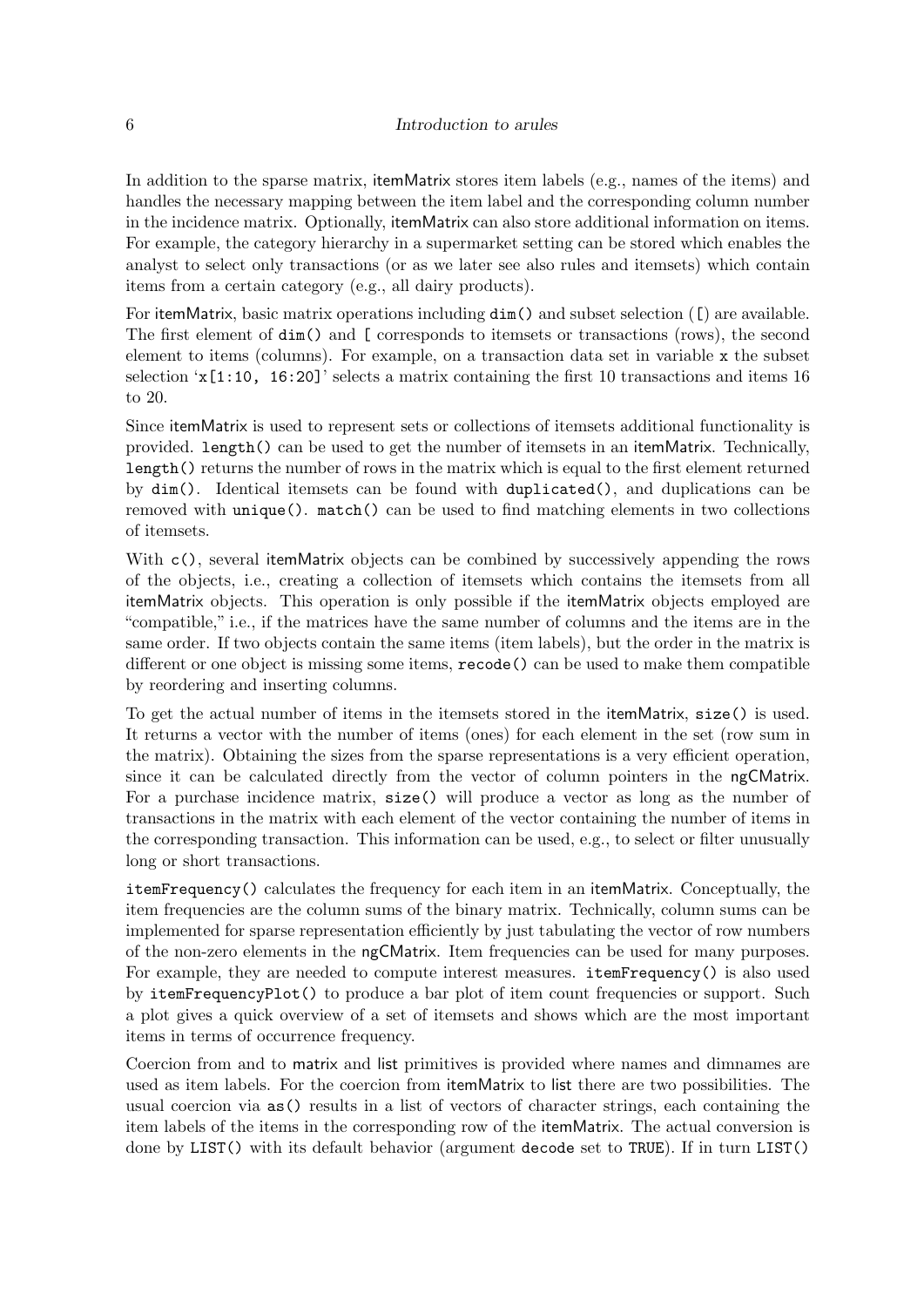|              |                |          |                | items        |          |
|--------------|----------------|----------|----------------|--------------|----------|
|              |                | milk     |                | bread butter | beer     |
|              | $\perp$        |          |                | $\theta$     | $\theta$ |
| transactions | $\overline{2}$ | $\Omega$ |                |              | $\theta$ |
|              | 3              | $\theta$ | $\overline{0}$ | $\theta$     |          |
|              | $\overline{4}$ |          |                |              | $\theta$ |
|              | $\overline{5}$ | $\theta$ |                |              | $\theta$ |
|              |                |          |                |              |          |
|              |                |          |                |              |          |
|              |                |          | $\alpha$       |              |          |

<span id="page-6-0"></span>Figure 4: Example of a set of transactions represented in (a) horizontal layout and in (b) vertical layout.

is called with the argument decode set to FALSE, the result is a list of integer vectors with column numbers for items instead of the item labels. For many computations it is useful to work with such a list and later use the item column numbers to go back to the original itemMatrix for, e.g., subsetting columns. For subsequently decoding column numbers to item labels, decode() is also available.

Finally, image() can be used to produce a level plot of an itemMatrix which is useful for quick visual inspection. For transaction data sets (e.g., point-of-sale data) such a plot can be very helpful for checking whether the data set contains structural changes (e.g., items were not offered or out-of-stock during part of the observation period) or to find abnormal transactions (e.g., transactions which contain almost all items may point to recording problems). Spotting such problems in the data can be very helpful for data preparation.

### 2.2. Transaction data

The main application of association rules is for market basket analysis where large transaction data sets are mined. In this setting each transaction contains the items which were purchased at one visit to a retail store (see e.g., [Berry and Linoff 1997\)](#page-34-5). Transaction data are normally recorded by point-of-sale scanners and often consists of tuples of the form:

```
\langle transaction ID, item ID, ... >
```
All tuples with the same transaction ID form a single transaction which contains all the items given by the item IDs in the tuples. Additional information denoted by the ellipsis dots might be available. For example, a customer ID might be provided via a loyalty program in a supermarket. Further information on transactions (e.g., time, location), on the items (e.g., category, price), or on the customers (socio-demographic variables such as age, gender, etc.) might also be available.

For mining, the transaction data is first transformed into a binary purchase incidence matrix with columns corresponding to the different items and rows corresponding to transactions. The matrix entries represent the presence  $(1)$  or absence  $(0)$  of an item in a particular transaction. This format is often called the *horizontal* database layout [\(Zaki 2000\)](#page-36-2). Alternatively, transaction data can be represented in a *vertical* database layout in the form of *transaction*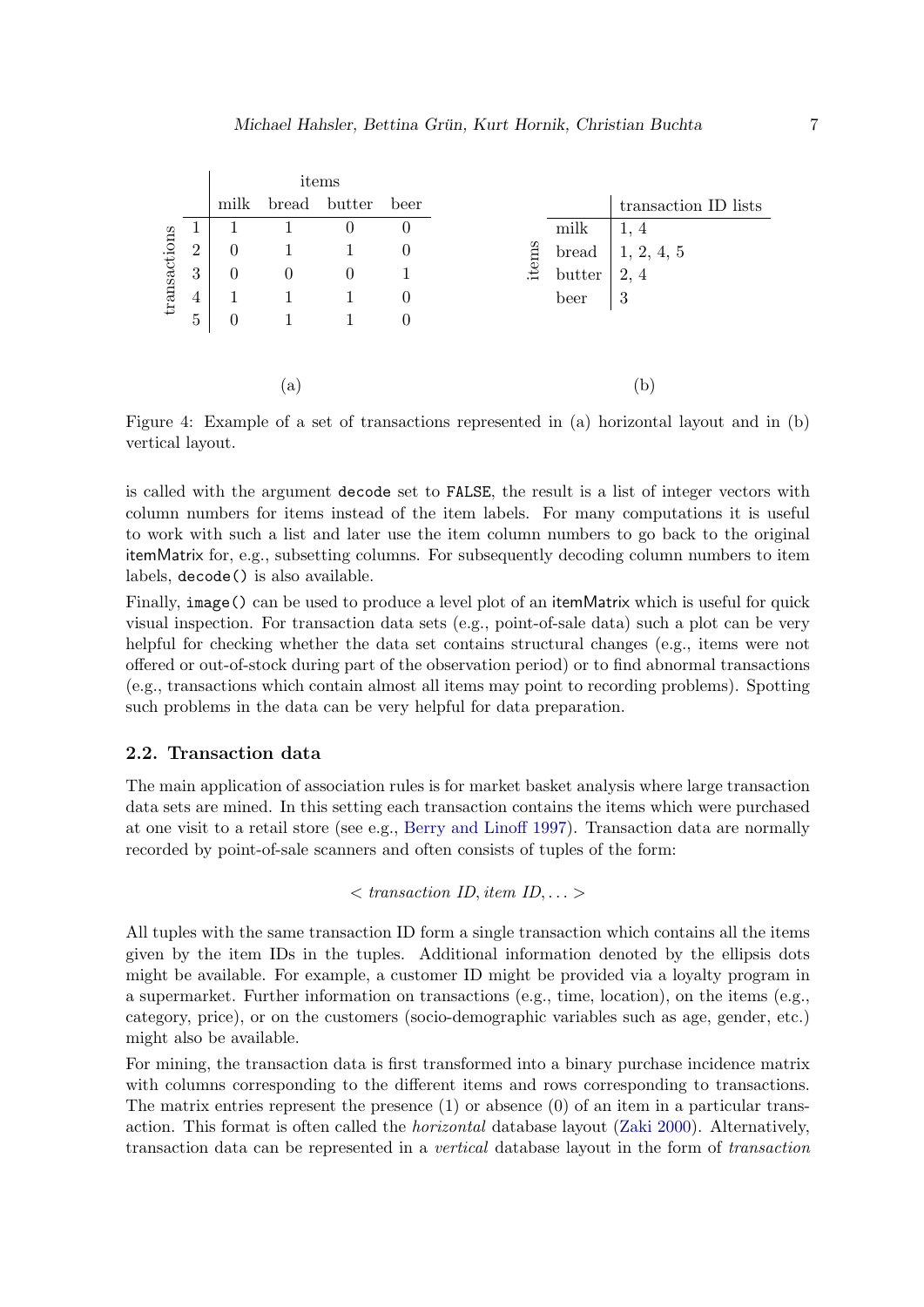*ID lists* [\(Zaki 2000\)](#page-36-2). In this format for each item a list of IDs of the transactions the item is contained in is stored. In Figure [4](#page-6-0) the example database in Figure [1](#page-1-0) on Page [2](#page-1-0) is depicted in horizontal and vertical layouts. Depending on the algorithm, one of the layouts is used for mining. In arules both layouts are implemented as the classes transactions and tidLists. Similar to transactions, class tidLists also uses a sparse representation to store its lists efficiently. Objects of classes transactions and tidLists can be directly converted into each other by coercion.

The class transactions directly extends itemMatrix and inherits its basic functionality (e.g., subset selection, getting itemset sizes, plotting item frequencies). In addition, transactions has a slot to store further information for each transaction in form of a data.frame. The slot can hold arbitrary named vectors with length equal to the number of stored transactions. In arules the slot is currently used to store transaction IDs, however, it can also be used to store user IDs, revenue or profit, or other information on each transaction. With this information subsets of transactions (e.g., only transactions of a certain user or exceeding a specified profit level) can be selected.

Objects of class transactions can be easily created by coercion from matrix or list. If names or dimnames are available in these data structures, they are used as item labels or transaction IDs, accordingly. To import data from a file, the read.transactions() function is provided. This function reads files structured as shown in Figure [4](#page-6-0) and also the very common format with one line per transaction and the items separated by a predefined character. Finally, inspect() can be used to inspect transactions (e.g., "interesting" transactions obtained with subset selection).

Another important application of mining association rules has been proposed by [Piatetsky-](#page-35-0)[Shapiro](#page-35-0) [\(1991\)](#page-35-0) and [Srikant and Agrawal](#page-35-6) [\(1996\)](#page-35-6) for discovering interesting relationships between the values of categorical and quantitative (metric) attributes. For mining associations rules, non-binary attributes have to be mapped to binary attributes. The straightforward mapping method is to transform the metric attributes into  $k$  ordinal attributes by building categories (e.g., an attribute income might be transformed into a ordinal attribute with the three categories: "low", "medium" and "high"). Then, in a second step, each categorical attribute with  $k$  categories is represented by  $k$  binary dummy attributes which correspond to the items used for mining. An example application using questionnaire data can be found in [Hastie](#page-35-1) *et al.* [\(2001\)](#page-35-1) in the chapter about association rule mining.

The typical representation for data with categorical and quantitative attributes in R is a data.frame. First, a domain expert has to create useful categories for all metric attributes. This task is supported in arules by functions such as discretize() which implements equal interval length, equal frequency, clustering-based and custom interval discretization. After discretization all columns in the data.frame need to be either logical or factors. The second step, the generation of binary dummy items, is automated in package arules by coercing from data.frame to transactions. In this process, the original attribute names and categories are preserved as additional item information and can be used to select itemsets or rules which contain items referring to a certain original attributes. By default it is assumed that missing values do not carry information and thus all of the corresponding dummy items are set to zero. If the fact that the value of a specific attribute is missing provides information (e.g., a respondent in an interview refuses to answer a specific question), the domain expert can create for the attribute a category for missing values which then will be included in the transactions as its own dummy item.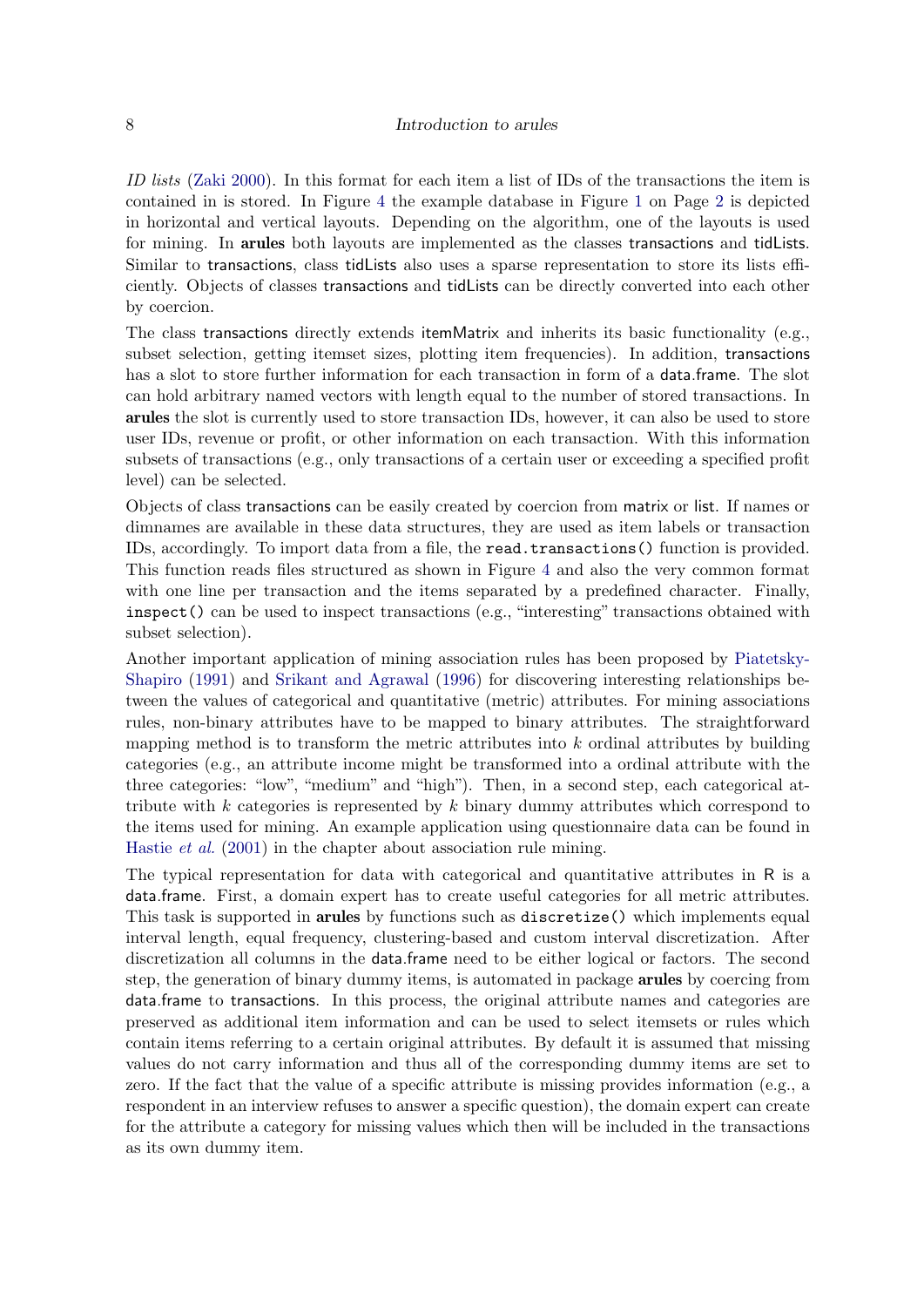The resulting transactions object can be mined and analyzed the same way as market basket data, see the example in Section [5.1.](#page-14-1)

# 2.3. Associations: itemsets and sets of rules

The result of mining transaction data in arules are associations. Conceptually, associations are sets of objects describing the relationship between some items (e.g., as an itemset or a rule) which have assigned values for different measures of quality. Such measures can be measures of significance (e.g., support), or measures of interestingness (e.g., confidence, lift), or other measures (e.g., revenue covered by the association).

All types of association have a common functionality in arules comprising the following methods:

- ❼ summary() to give a short overview of the set and inspect() to display individual associations,
- ❼ length() for getting the number of elements in the set,
- items() for getting for each association a set of items involved in the association (e.g., the union of the items in the LHS and the RHS for each rule),
- sorting the set using the values of different quality measures (sort()),
- subset extraction ([ and subset()),
- set operations (union(), intersect() and setequal()), and
- matching elements from two sets (match()),
- ❼ write() for writing associations to disk in human readable form. To save and load associations in compact form, use save() and load() from the base package.
- ❼ write.pmml() and read.pmml() can be used to write and read associations using PMML (Predictive Model Markup Language) via package pmml [\(Williams 2008\)](#page-36-3).

The associations currently implemented in package **arules** are sets of itemsets (e.g., used for frequent itemsets of their closed or maximal subset) and sets of rules (e.g., association rules). Both classes, itemsets and rules, directly extend the virtual class associations and provide the functionality described above.

Class itemsets contains one itemMatrix object to store the items as a binary matrix where each row in the matrix represents an itemset. In addition, it may contain transaction ID lists as an object of class tidLists. Note that when representing transactions, tidLists store for each item a transaction list, but here store for each itemset a list of transaction IDs in which the itemset appears. Such lists are currently only returned by eclat().

Class rules consists of two itemMatrix objects representing the left-hand-side (LHS) and the right-hand-side (RHS) of the rules, respectively.

The items in the associations and the quality measures can be accessed and manipulated in a safe way using accessor and replace methods for items, lhs, rhs, and quality. In addition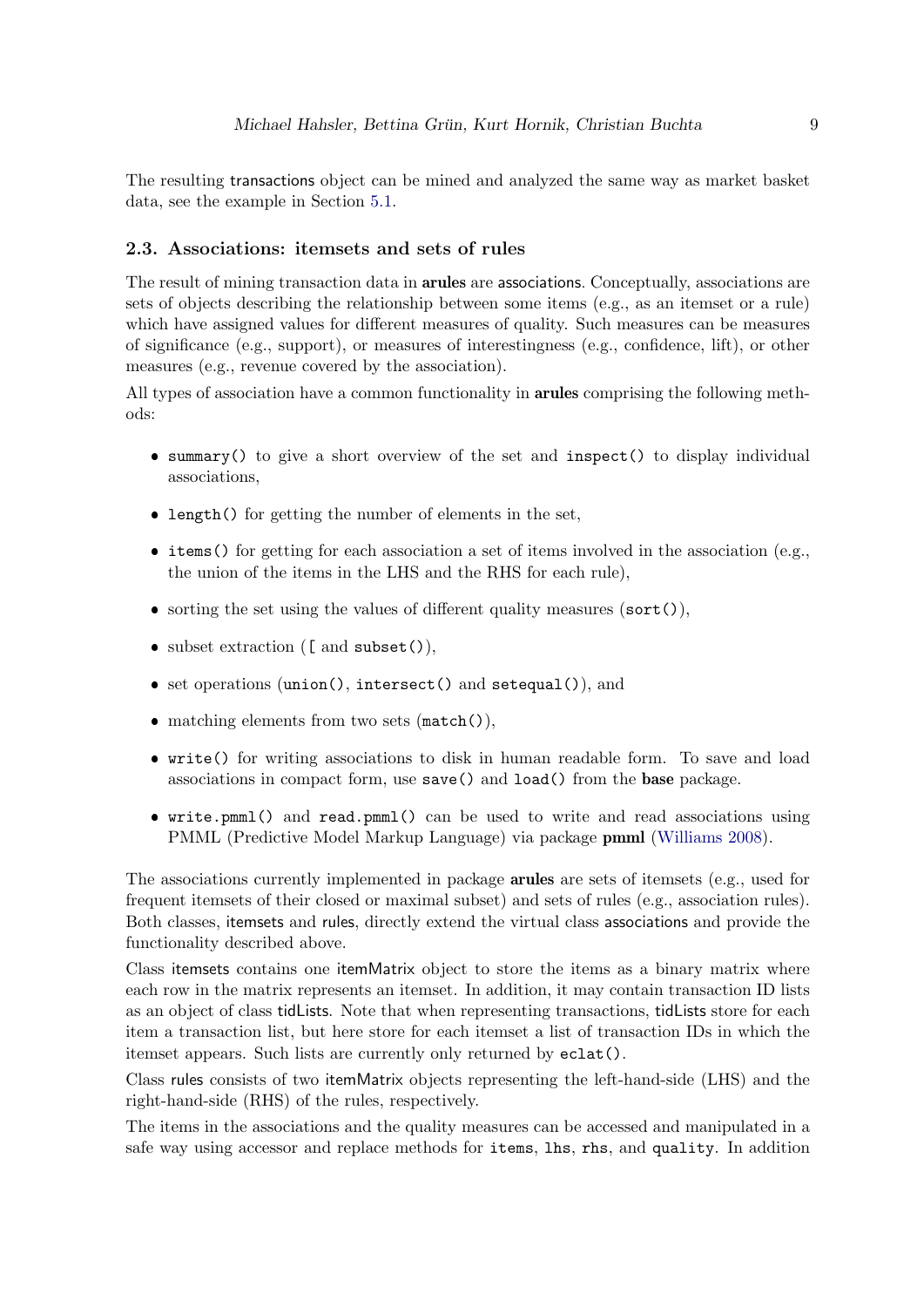#### 10 Introduction to arules

the association classes have built-in validity checking which ensures that all elements have compatible dimensions.

It is simple to add new quality measures to existing associations. Since the quality slot holds a data.frame, additional columns with new quality measures can be added. These new measures can then be used to sort or select associations using sort() or subset(). Adding a new type of associations to arules is straightforward as well. To do so, a developer has to create a new class extending the virtual associations class and implement the common functionality described above.

# 3. Mining algorithm interfaces

<span id="page-9-0"></span>In package arules we interface free reference implementations of Apriori and Eclat by Christian Borgelt [\(Borgelt and Kruse 2002;](#page-34-6) [Borgelt 2003\)](#page-34-2) [3](#page-9-1) . The code is called directly from R by the functions  $\text{apriori}()$  and  $\text{eclat}()$  and the data objects are directly passed from R to the C code and back without writing to external files. The implementations can mine frequent itemsets, and closed and maximal frequent itemsets. In addition, apriori() can also mine association rules.

The data given to the apriori() and eclat() functions have to be transactions or something which can be coerced to transactions (e.g., matrix or list). The algorithm parameters are divided into two groups represented by the arguments parameter and control. The mining parameters (parameter) change the characteristics of the mined itemsets or rules (e.g., the minimum support) and the control parameters (control) influence the performance of the algorithm (e.g., enable or disable initial sorting of the items with respect to their frequency). These arguments have to be instances of the classes APparameter and APcontrol for the function apriori() or ECparameter and ECcontrol for the function eclat(), respectively. Alternatively, data which can be coerced to these classes (e.g., NULL which will give the default values or a named list with names equal to slot names to change the default values) can be passed. In these classes, each slot specifies a different parameter and the values. The default values are equal to the defaults of the stand-alone C programs [\(Borgelt 2004\)](#page-34-7) except that the standard definition of the support of a rule [\(Agrawal](#page-33-0) *et al.* [1993\)](#page-33-0) is employed for the specified minimum support required (Borgelt defines the support of a rule as the support of its antecedent).

For apriori() the appearance feature implemented by Christian Borgelt can also be used. With argument appearance of function apriori() one can specify which items have to or must not appear in itemsets or rules. For more information on this feature we refer to the Apriori manual [\(Borgelt 2004\)](#page-34-7).

The output of the functions  $\arcsin(i)$  and  $\arctan(i)$  is an object of a class extending associations which contains the sets of mined associations and can be further analyzed using the functionality provided for these classes.

There exist many different algorithms which which use an incidence matrix or transaction ID list representation as input and solve the frequent and closed frequent itemset problems. Each algorithm has specific strengths which can be important for very large databases. Such algorithms, e.g. kDCI, LCM, FP-Growth or Patricia, are discussed in [Goethals and Zaki](#page-34-8) [\(2003\)](#page-34-8). The source code of most algorithms is available on the internet and, if a special

<span id="page-9-1"></span><sup>3</sup>Christian Borgelt provides the source code for Apriori and Eclat at <http://www.borgelt.net/fpm.html>.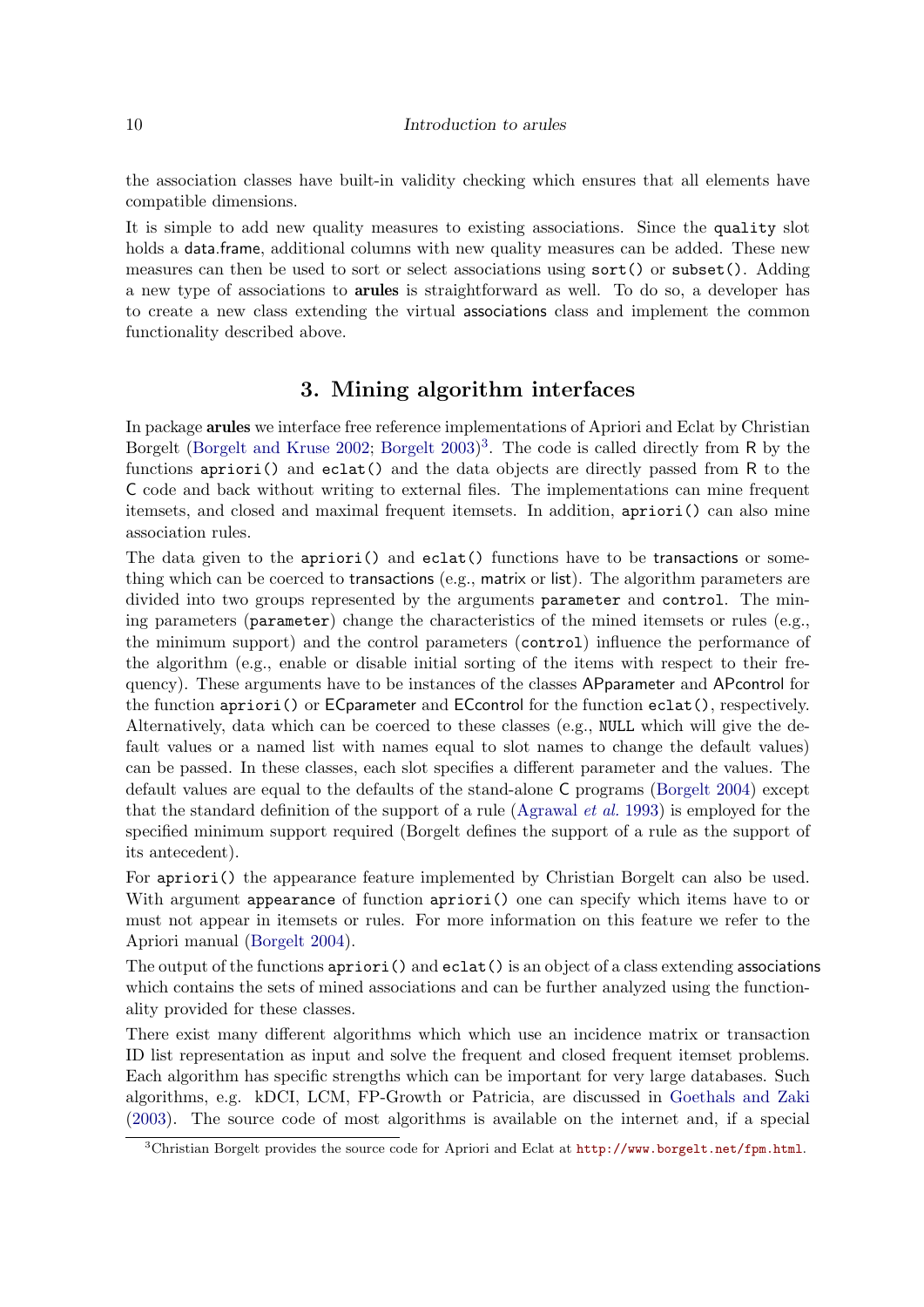algorithm is needed, interfacing the algorithms for **arules** is straightforward. The necessary steps are:

- 1. Adding interface code to the algorithm, preferably by directly calling into the native implementation language (rather than using files for communication), and an R function calling this interface.
- 2. Implementing extensions for ASparameter and AScontrol.

# 4. Auxiliary functions

<span id="page-10-0"></span>In arules several helpful functions are implemented for support counting, rule induction, sampling, etc. In the following we will discuss some of these functions.

#### <span id="page-10-1"></span>4.1. Counting support for itemsets

Normally, itemset support is counted during mining the database with a given minimum support constraint. During this process all frequent itemsets plus some infrequent candidate itemsets are counted (or support is determined by other means). Especially for databases with many items and for low minimum support values, this procedure can be extremely time consuming since in the worst case, the number of frequent itemsets grows exponentially in the number of items.

If only the support information for a single or a few itemsets is needed, we might not want to mine the database for all frequent itemsets. We also do not know in advance how high (or low) to set the minimum support to still get the support information for the itemsets in question. For this problem, arules contains support() which determines the support for a set of given sets of items (as an itemMatrix).

For counting, we use a prefix tree [\(Knuth 1997\)](#page-35-7) to organize the counters. The used prefix tree is similar to the itemset tree described by [Borgelt and Kruse](#page-34-6) [\(2002\)](#page-34-6). However, we do not generate the tree level-wise, but we first generate a prefix tree which only contains the nodes necessary to hold the counters for all itemsets which need to be counted. Using the nodes in this tree only, we count the itemsets for each transaction recursively. After counting, the support for each itemset is contained in the node with the prefix equal to the itemset. The exact procedure is described in [Hahsler, Buchta, and Hornik](#page-34-9) [\(2008\)](#page-34-9).

In addition to determining the support of a few itemsets without mining all frequent itemsets, support() is also useful for finding the support of infrequent itemsets with a support so low that mining is infeasible due to combinatorial explosion.

#### 4.2. Rule induction

For convenience we introduce  $\mathcal{X} = \{X_1, X_2, \ldots, X_l\}$  for sets of itemsets with length l. Analogously, we write  $R$  for sets of rules. A part of the association rule mining problem is the generation (or induction) of a set of rules R from a set of frequent itemsets  $\mathcal{X}$ . The implementation of the Apriori algorithm used in arules already contains a rule induction engine and by default returns the set of association rules of the form  $X \Rightarrow Y$  which satisfy given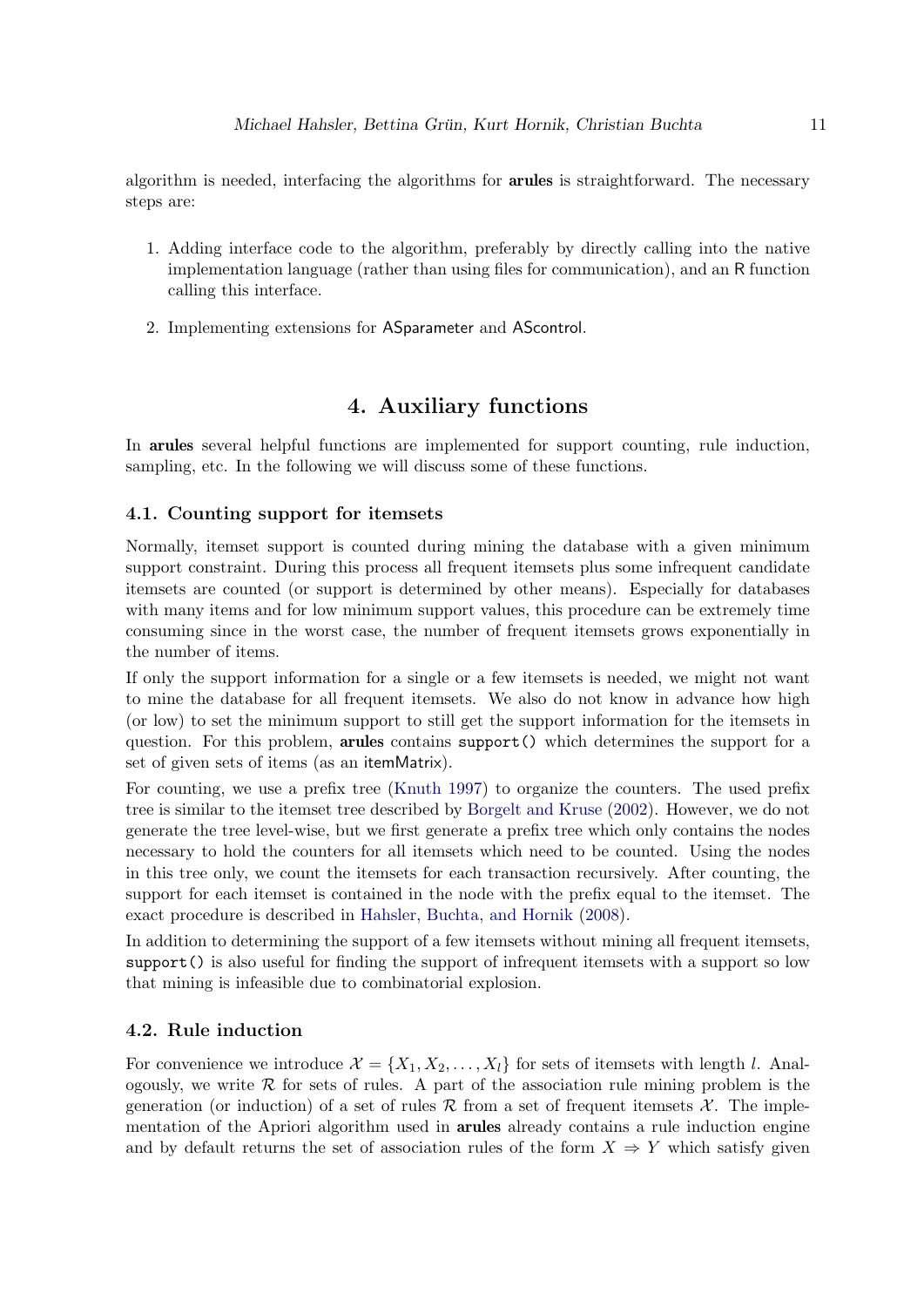#### 12 Introduction to arules

minimum support and minimum confidence. Following the definition of [Agrawal](#page-33-0) *et al.* [\(1993\)](#page-33-0) Y is restricted to single items.

In some cases it is necessary to separate mining itemsets and generating rules from itemsets. For example, only rules stemming from a subset of all frequent itemsets might be of interest to the user. The Apriori implementation efficiently generates rules by reusing the data structures built during mining the frequent itemsets. However, if Apriori is used to return only itemsets or Eclat or some other algorithm is used to mine itemsets, the data structure needed for rule induction is no longer available for computing rule confidence.

If rules need to be induced from an arbitrary set of itemsets, support values required to calculate confidence are typically missing. For example, if all available information is an itemset containing five items and we want to induce rules, we need the support of the itemset (which we might know), but also the support of all subsets of length four. The missing support information has to be counted from the database. Finally, to induce rules efficiently for a given set of itemsets, we also have to store support values in a suitable data structure which allows fast look-ups for calculating rule confidence.

Function ruleInduction() provided in arules uses a prefix tree to induce rules for a given confidence from an arbitrary set of itemsets  $\mathcal X$  in the following way:

- 1. Count the support values for each itemset  $X \in \mathcal{X}$  and the subsets  $\{X \setminus \{x\} : x \in X\}$ needed for rule generation in a single pass over the database and store them in a suitable data structure.
- 2. Populate set  $\mathcal R$  by selectively generating only rules for the itemsets in  $\mathcal X$  using the support information from the data structure created in step 1.

Efficient support counting is done as described in Section [4.1](#page-10-1) above. After counting, all necessary support counts are contained in the prefix tree. We can retrieve the needed support values and generating the rules is straight forward. The exact procedure is described in [Hahsler](#page-34-9) *et al.* [\(2008\)](#page-34-9).

#### <span id="page-11-0"></span>4.3. Sampling from transactions

Taking samples from large databases for mining is a powerful technique which is especially useful if the original database does not fit into main memory, but the sample does. However, even if the database fits into main memory, sampling can provide an enormous speed-up for mining at the cost of only little degradation of accuracy.

[Mannila, Toivonen, and Verkamo](#page-35-8) [\(1994\)](#page-35-8) proposed sampling with replacement for association rule mining and quantify the estimation error due to sampling. Using Chernov bounds on the binomial distribution (the number of transactions which contains a given itemset in a sample), the authors argue that in theory even relatively small samples should provide good estimates for support.

[Zaki, Parthasarathy, Li, and Ogihara](#page-36-4) [\(1997a\)](#page-36-4) built upon the theoretic work by [Mannila](#page-35-8) *et al.* [\(1994\)](#page-35-8) and show that for an itemset X with support  $\tau = \text{supp}(X)$  and for an acceptable relative error of support  $\epsilon$  (an accuracy of  $1 - \epsilon$ ) at a given confidence level  $1 - c$ , the needed sample size  $n$  can be computed by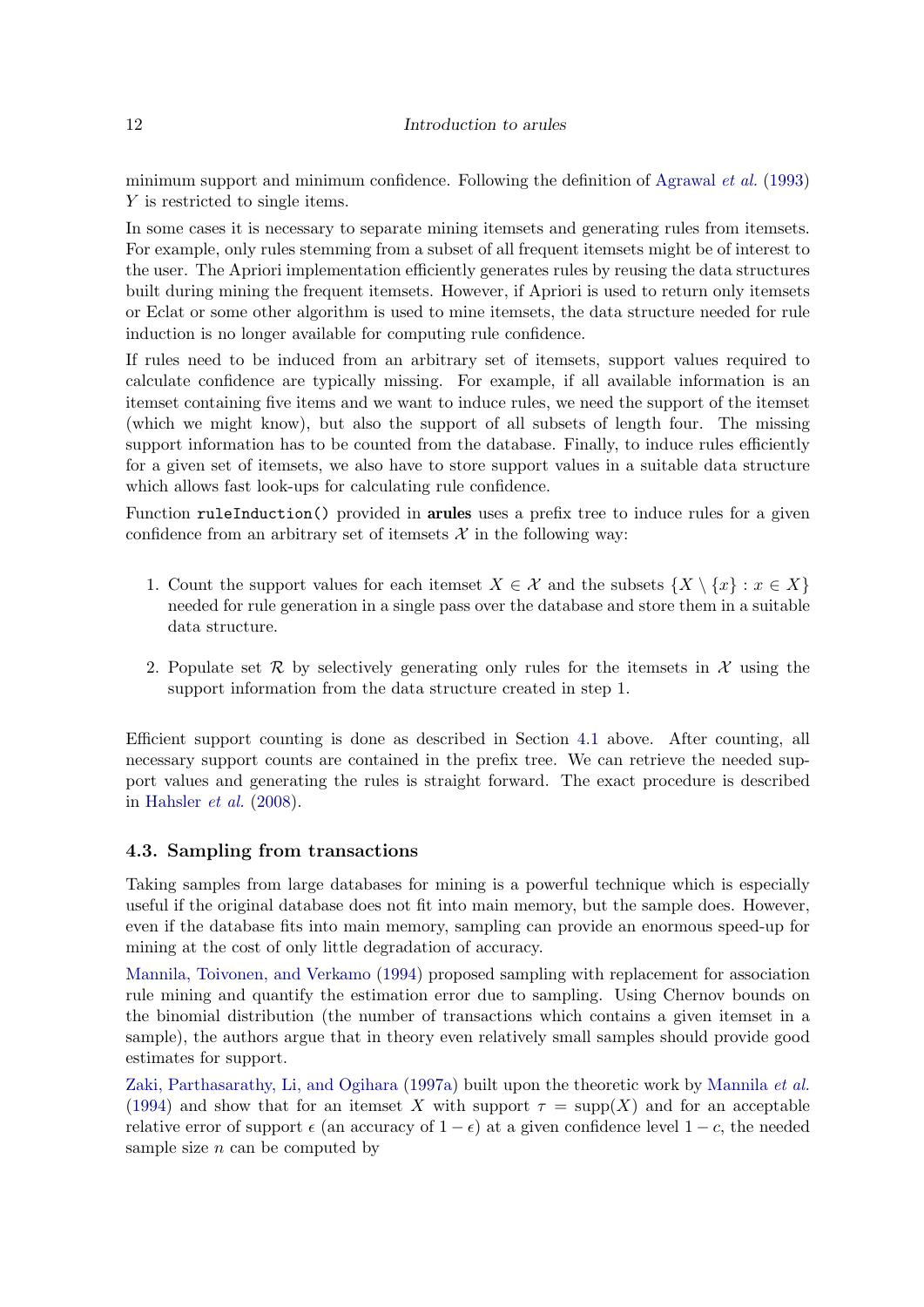<span id="page-12-0"></span>
$$
n = \frac{-2\ln(c)}{\tau \epsilon^2}.
$$
\n<sup>(1)</sup>

Depending on its support, for each itemset a different sample size is appropriate. As a heuristic, the authors suggest to use the user specified minimum support threshold for  $\tau$ . This means that for itemsets close to minimum support, the given error and confidence level hold while for more frequent itemsets the error rate will be less. However, with this heuristic the error rate for itemsets below minimum support can exceed  $\epsilon$  at the given confidence level and thus some infrequent itemsets might appear as frequent ones in the sample.

Zaki *[et al.](#page-36-4)* [\(1997a\)](#page-36-4) also evaluated sampling in practice on several data sets and conclude that sampling not only speeds mining up considerably, but also the errors are considerably smaller than those given by the Chernov bounds and thus samples with size smaller than obtained by Equation [1](#page-12-0) are often sufficient.

Another way to obtain the required sample size for association rule mining is progressive sampling [\(Parthasarathy 2002\)](#page-35-9). This approach starts with a small sample and uses progressively larger samples until model accuracy does not improve significantly anymore. [Parthasarathy](#page-35-9) [\(2002\)](#page-35-9) defines a proxy for model accuracy improvement by using a similarity measure between two sets of associations. The idea is that since larger samples will produce more accurate results, the similarity between two sets of associations of two consecutive samples is low if accuracy improvements are high and increases with decreasing accuracy improvements. Thus increasing sample size can be stopped if the similarity between consecutive samples reaches a "plateau."

[Toivonen](#page-36-5) [\(1996\)](#page-36-5) presents an application of sampling to reduce the needed I/O overhead for very large databases which do not fit into main memory. The idea is to use a random sample from the data base to mine frequent itemsets at a support threshold below the set minimum support. The support of these itemsets is then counted in the whole database and the infrequent itemsets are discarded. If the support threshold to mine the sample is picked low enough, almost all frequent itemsets and their support will be found in one pass over the large database.

In arules sampling is implemented by sample() which provides all capabilities of the standard sampling function in R (e.g., sampling with or without replacement and probability weights).

#### 4.4. Generating synthetic transaction data

Synthetic data can be used to evaluate and compare different mining algorithms and to study the behavior of measures of interestingness.

In arules the function random.transactions() can be used to create synthetic transaction data. Currently there are two methods available. The first method reimplements the well known generator for transaction data for mining association rules developed by [Agrawal and](#page-33-1) [Srikant](#page-33-1) [\(1994\)](#page-33-1). The second method implements a simple probabilistic model where each transaction is the result of one independent Bernoulli trial for each item (see [\(Hahsler, Hornik,](#page-35-10) [and Reutterer 2005b\)](#page-35-10)).

#### 4.5. Sub-, super-, maximal and closed itemsets

For some calculations it is necessary to find all sub- or supersets for a specific itemset in a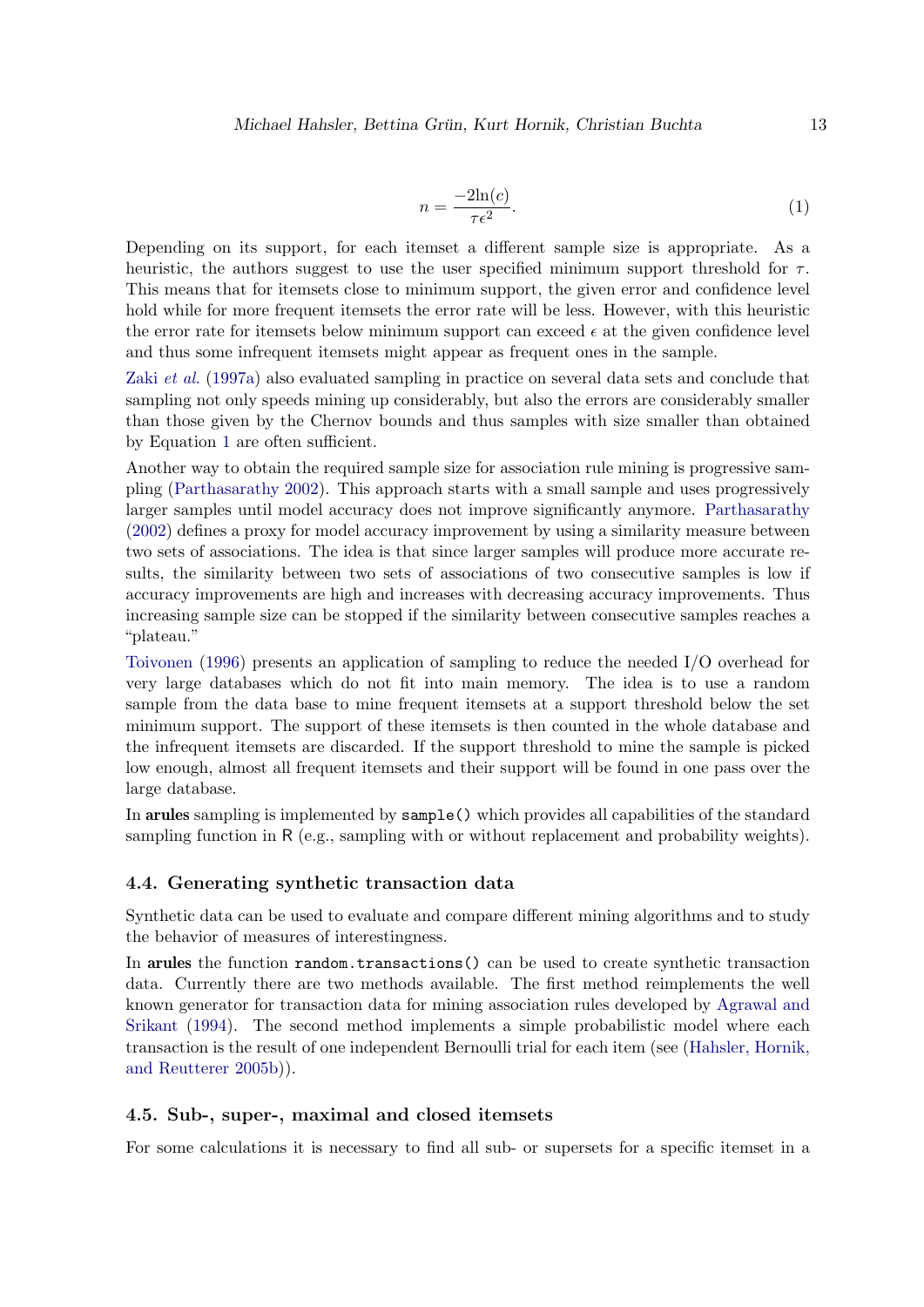set of itemsets. This functionality is implemented as is.subset() and is.superset(). For example, is. subset(x, y, proper = TRUE), finds all proper subsets of the itemsets in x in the set y. The result is a logical matrix with  $\text{length}(x)$  rows and  $\text{length}(y)$  columns. Each logical row vector represents which elements in y are subsets of the corresponding element in x. If y is omitted, the sub- or superset structure within the set x is returned.

Similar methods, is.maximal() and is.closed(), can be used to find all *maximal itemsets* or *closed itemsets* in a set. An itemset is maximal in a set if no proper superset of the itemset is contained in the set (Zaki *[et al.](#page-36-0)* [1997b\)](#page-36-0). An itemset is closed, if it is its own closure (i.e., for an items no superset with the same support exits) [\(Pasquier](#page-35-3) *et al.* [1999\)](#page-35-3).

Note that these methods can be extremely slow and have high memory usage if the set contains many itemsets.

### 4.6. Additional measures of interestingness

arules provides interestMeasure() which can be used to calculate a broad variety of interest measures for itemsets and rules. To speed up the calculation, we try to reuse the quality information available from the sets of itemsets or rules (i.e., support, confidence, lift) and, only if necessary, missing information is obtained from the transactions used to mine the associations.

For example, available measures for itemsets are:

- ❼ All-confidence [\(Omiecinski 2003\)](#page-35-4)
- ❼ Cross-support ratio [\(Xiong, Tan, and Kumar 2003\)](#page-36-6)
- Support

For rules the following measures are implemented:

- ❼ Chi square measure [\(Liu, Hsu, and Ma 1999\)](#page-35-11)
- ❼ Conviction (Brin *[et al.](#page-34-0)* [1997\)](#page-34-0)
- Confidence
- ❼ Difference of Confidence (DOC) [\(Hofmann and Wilhelm 2001\)](#page-35-12)
- ❼ Hyper-lift and hyper-confidence [\(Hahsler and Hornik 2007b\)](#page-34-10)
- ❼ Leverage [\(Piatetsky-Shapiro 1991\)](#page-35-0)
- Lift
- ❼ Improvement [\(Bayardo, Agrawal, and Gunopulos 2000\)](#page-33-3)
- Support
- ❼ Several measures from [Tan, Kumar, and Srivastava](#page-36-7) [\(2004\)](#page-36-7) (e.g., cosine, Gini index, φ-coefficient, odds ratio)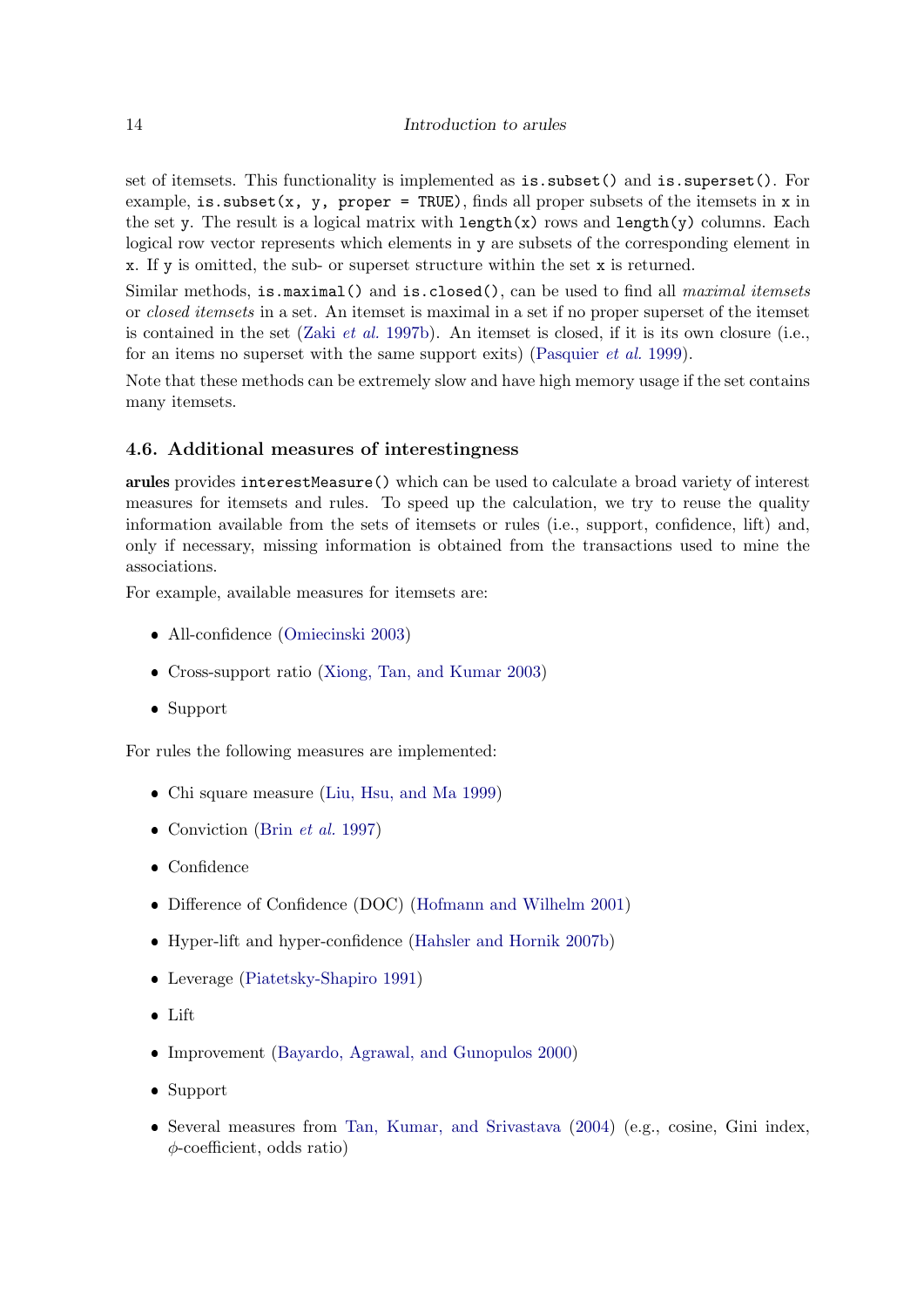#### 4.7. Distance based clustering transactions and associations

To allow for distance based clustering [\(Gupta, Strehl, and Ghosh 1999\)](#page-34-11), arules provides dissimilarity() which can be used to calculate dissimilarities and cross-dissimilarities between transactions or associations (i.e., itemsets and rules). Currently, the following standard measures for binary data are available: Jaccard coefficient, simple matching coefficient and dice coefficient. Additionally, dissimilarity between transactions can be calculated based on affinities between items [\(Aggarwal, Procopiuc, and Yu 2002\)](#page-33-4).

The result of dissimilarity() is either a dist object, which can be directly used by most clustering methods in R (e.g., holy to hierarchical clustering), or an object of class ar\_cross\_dissimilarity.

Since the number of transactions or associations in often too large to efficiently calculate a dissimilarity matrix and apply a clustering algorithm, sample() can be used to cluster only a subset of transactions (associations). To assign the remaining transactions (associations) to clusters, predict() implements the nearest neighbor approach for predicting memberships for new data.

<span id="page-14-0"></span>A small example can be found in [Hahsler and Hornik](#page-34-12) [\(2007a\)](#page-34-12).

# 5. Examples

#### <span id="page-14-1"></span>5.1. Example 1: Analyzing and preparing a transaction data set

In this example, we show how a data set can be analyzed and manipulated before associations are mined. This is important for finding problems in the data set which could make the mined associations useless or at least inferior to associations mined on a properly prepared data set. For the example, we look at the Epub transaction data contained in package arules. This data set contains downloads of documents from the Electronic Publication platform of the Vienna University of Economics and Business available via <http://epub.wu-wien.ac.at> from January 2003 to December 2008.

First, we load arules and the data set.

```
> library("arules")
> data("Epub")
> Epub
transactions in sparse format with
 15729 transactions (rows) and
936 items (columns)
```
We see that the data set consists of 15729 transactions and is represented as a sparse matrix with 15729 rows and 936 columns which represent the items. Next, we use the summary () to get more information about the data set.

```
> summary(Epub)
```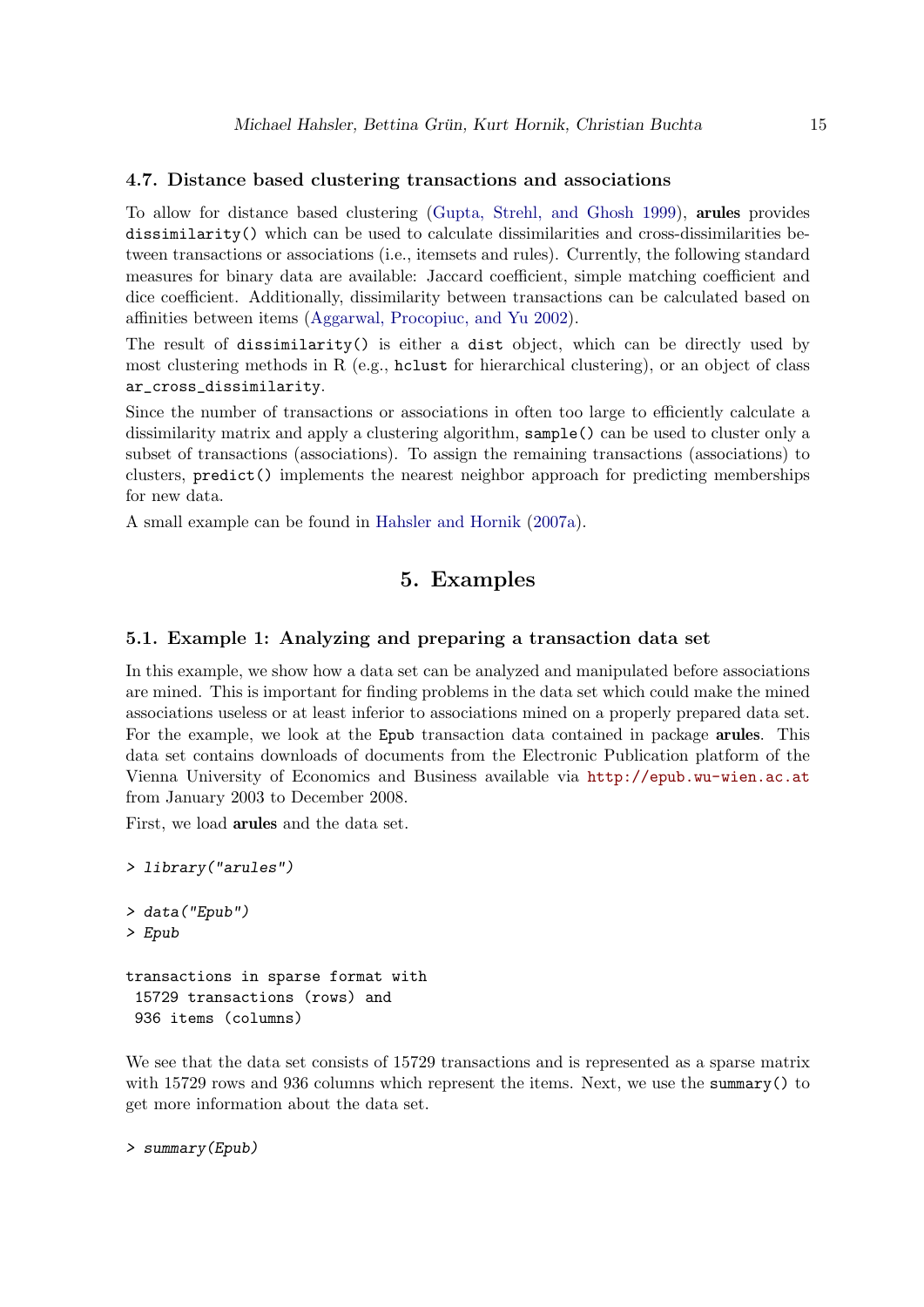transactions as itemMatrix in sparse format with 15729 rows (elements/itemsets/transactions) and 936 columns (items) and a density of 0.001758755 most frequent items: doc\_11d doc\_813 doc\_4c6 doc\_955 doc\_698 (Other) 356 329 288 282 245 24393 element (itemset/transaction) length distribution: sizes 1 2 3 4 5 6 7 8 9 10 11 12 11615 2189 854 409 198 121 93 50 42 34 26 12 13 14 15 16 17 18 19 20 21 22 23 24 10 10 6 8 6 5 8 2 2 3 2 3 25 26 27 28 30 34 36 38 41 43 52 58 4 5 1 1 1 2 1 2 1 1 1 1 Min. 1st Qu. Median Mean 3rd Qu. Max. 1.000 1.000 1.000 1.646 2.000 58.000 includes extended item information - examples: labels 1 doc\_11d 2 doc\_13d 3 doc\_14c includes extended transaction information - examples: transactionID TimeStamp 10792 session\_4795 2003-01-01 19:59:00 10793 session\_4797 2003-01-02 06:46:01 10794 session\_479a 2003-01-02 09:50:38

summary() displays the most frequent items in the data set, information about the transaction length distribution and that the data set contains some extended transaction information. We see that the data set contains transaction IDs and in addition time stamps (using class POSIXct) for the transactions. This additional information can be used for analyzing the data set.

```
> year <- strftime(as.POSIXlt(transactionInfo(Epub)[["TimeStamp"]]), "%Y")
> table(year)
year
2003 2004 2005 2006 2007 2008
987 1375 1611 3015 4050 4691
```
For 2003, the first year in the data set, we have 987 transactions. We can select the corresponding transactions and inspect the structure using a level-plot (see Figure [5\)](#page-16-0).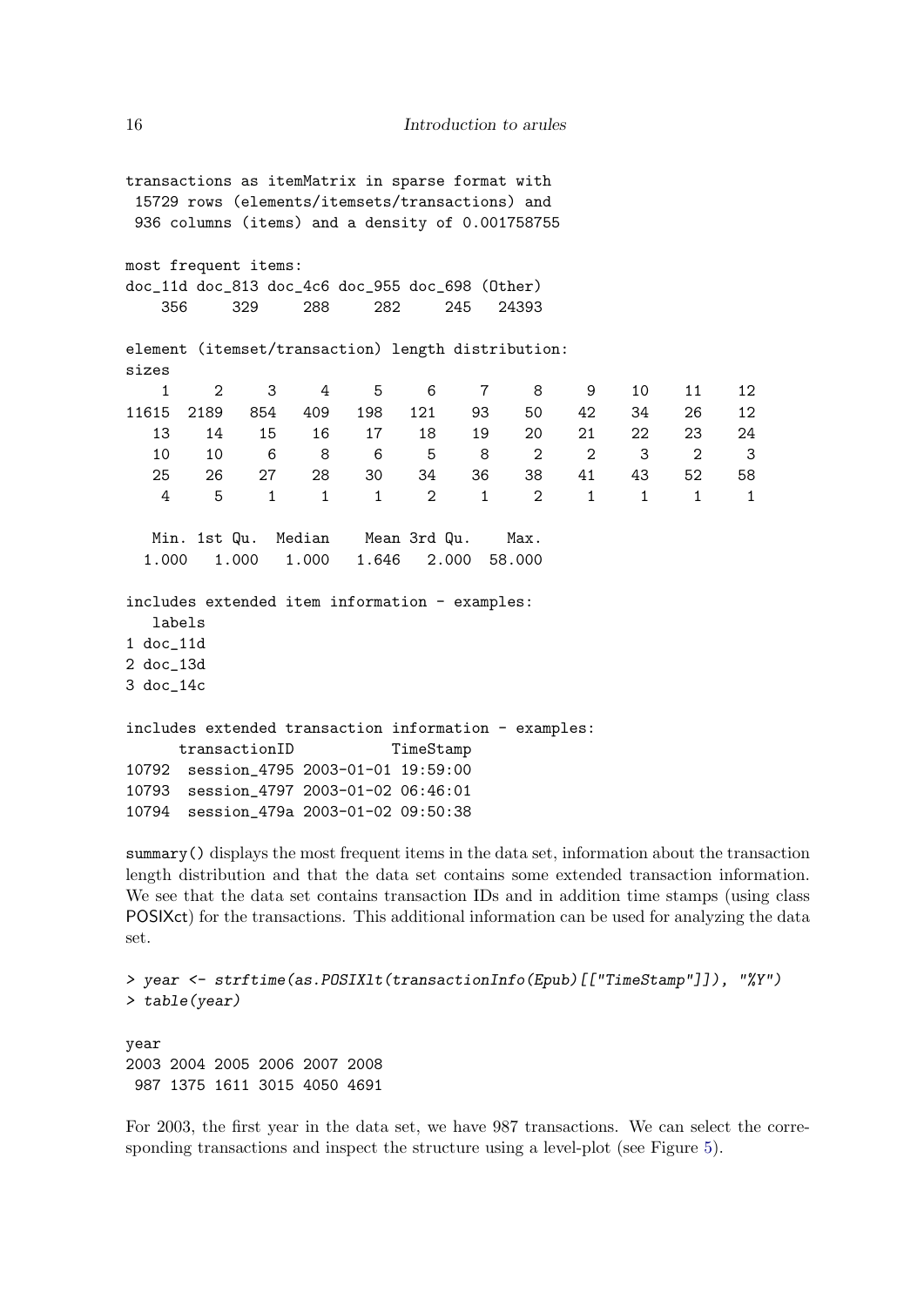

<span id="page-16-0"></span>Figure 5: The Epub data set (year 2003).

```
> Epub2003 <- Epub[year == "2003"]
```

```
> length(Epub2003)
```
[1] 987

```
> image(Epub2003)
```
The plot is a direct visualization of the binary incidence matrix where the the dark dots represent the ones in the matrix. From the plot we see that the items in the data set are not evenly distributed. In fact, the mostly white area to the right side suggests, that in the beginning of 2003 only very few items were available (less than 50) and then during the year more items were added until it reached a number of around 300 items. Also, we can see that there are some transactions in the data set which contain a very high number of items (denser horizontal lines). These transactions need further investigation since they could originate from data collection problems (e.g., a web robot downloading many documents from the publication site). To find the very long transactions we can use the size() and select very long transactions (containing more than 20 items).

```
> transactionInfo(Epub2003[size(Epub2003) > 20])
```
transactionID TimeStamp 11092 session\_56e2 2003-04-29 12:30:38 11371 session\_6308 2003-08-17 17:16:12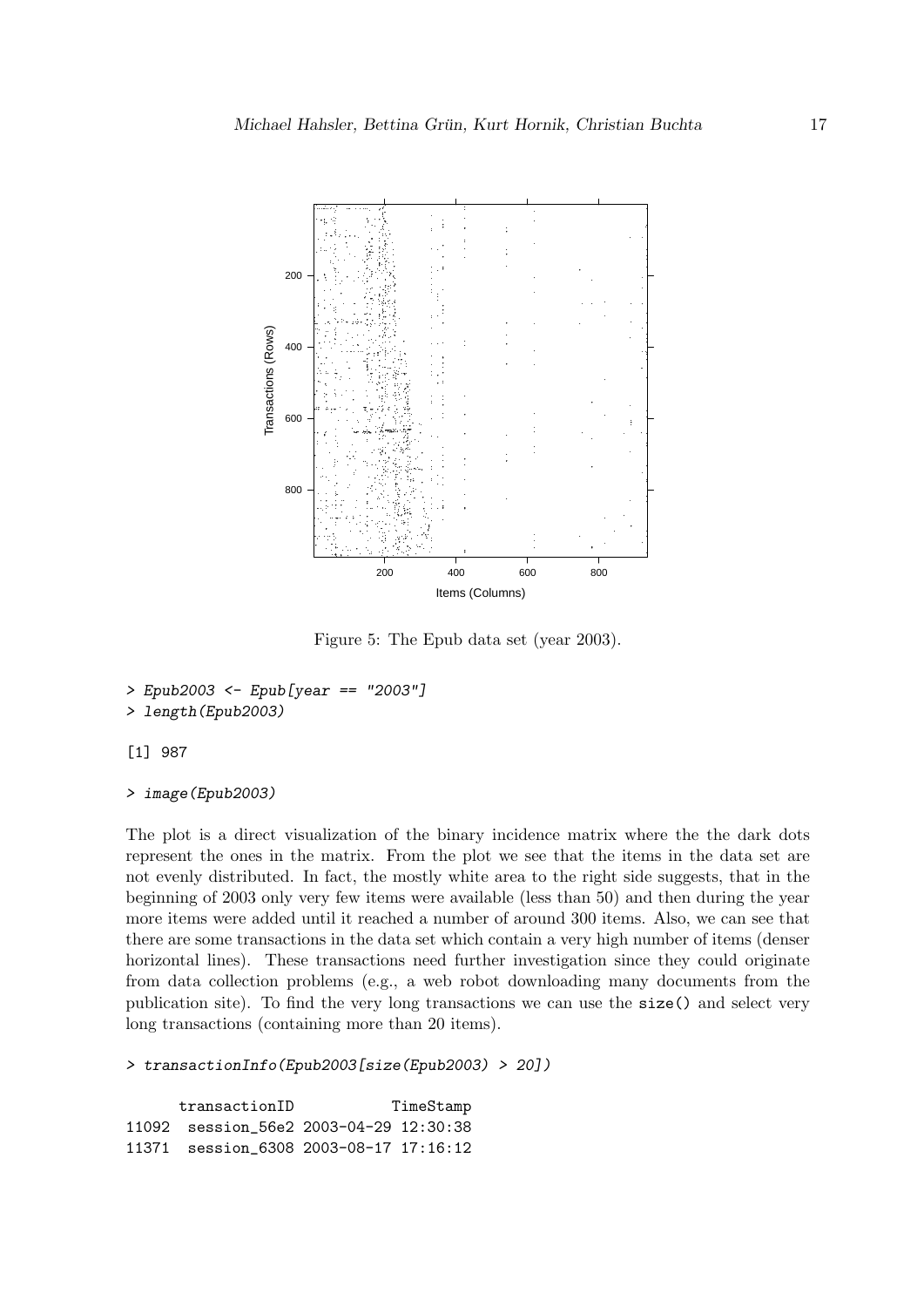We found three long transactions and printed the corresponding transaction information. Of course, size can be used in a similar fashion to remove long or short transactions.

Transactions can be inspected using inspect(). Since the long transactions identified above would result in a very long printout, we will inspect the first 5 transactions in the subset for 2003.

```
> inspect(Epub2003[1:5])
```

| items                                                           | transactionID TimeStamp          |  |
|-----------------------------------------------------------------|----------------------------------|--|
| 10792 {doc_154}                                                 | session_4795 2003-01-01 19:59:00 |  |
| 10793 {doc_3d6}                                                 | session 4797 2003-01-02 06:46:01 |  |
| 10794 {doc_16f}                                                 | session 479a 2003-01-02 09:50:38 |  |
| 10795 {doc_11d,doc_1a7,doc_f4} session_47b7 2003-01-02 17:55:50 |                                  |  |
| 10796 {doc_83}                                                  | session 47bb 2003-01-02 20:27:44 |  |

Most transactions contain one item. Only transaction 4 contains three items. For further inspection transactions can be converted into a list with:

*> as(Epub2003[1:5], "list")* \$session\_4795 [1] "doc\_154" \$session\_4797 [1] "doc\_3d6" \$session\_479a [1] "doc\_16f" \$session\_47b7 [1] "doc\_11d" "doc\_1a7" "doc\_f4" \$session\_47bb [1] "doc\_83"

Finally, transaction data in horizontal layout can be converted to transaction ID lists in vertical layout using coercion.

*> EpubTidLists <- as(Epub, "tidLists") > EpubTidLists* tidLists in sparse format with 936 items/itemsets (rows) and 15729 transactions (columns)

For performance reasons the transaction ID list is also stored in a sparse matrix. To get a list, coercion to list can be used.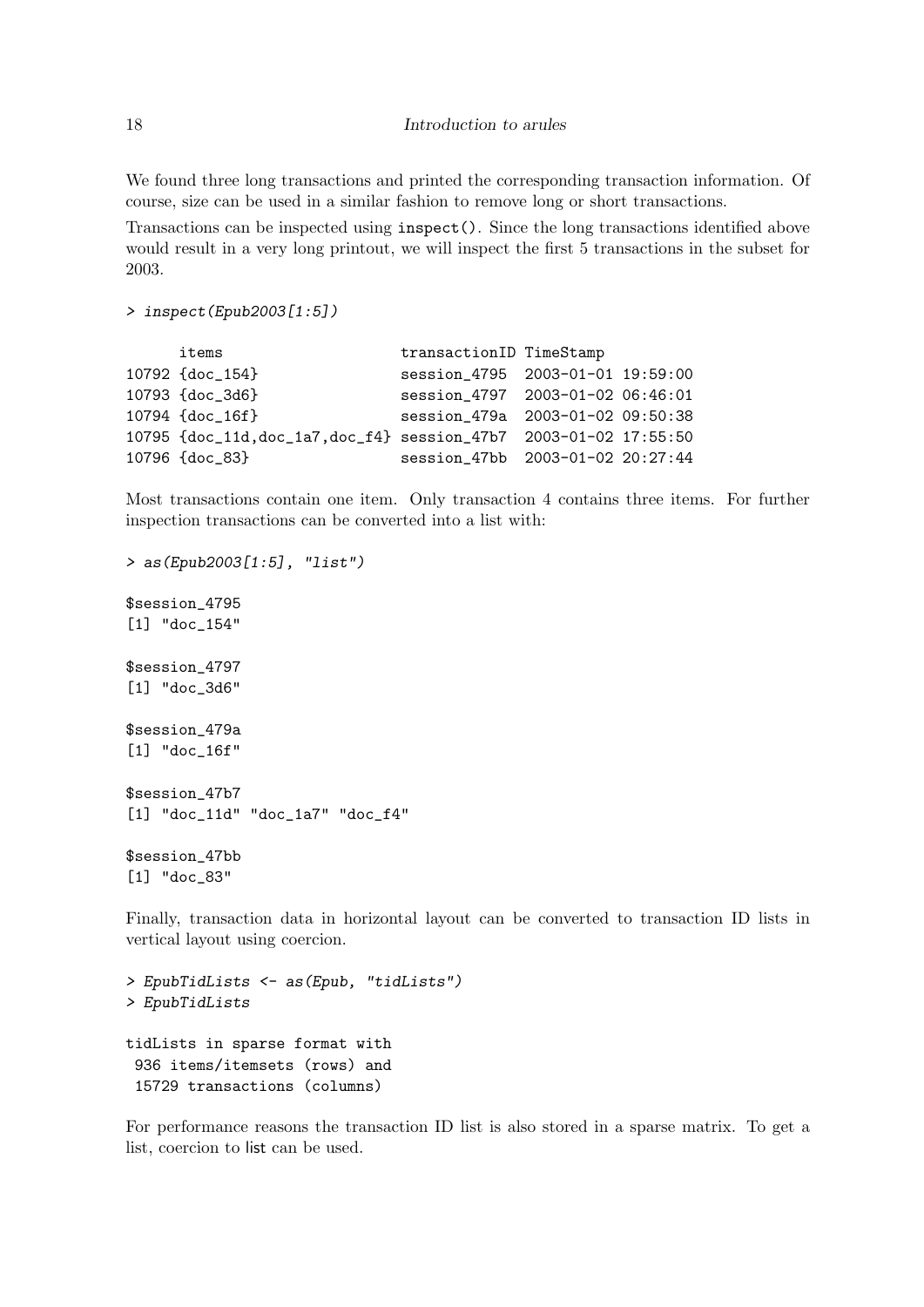```
> as(EpubTidLists[1:3], "list")
```

| \$doc_11d |                   |                |                |  |  |
|-----------|-------------------|----------------|----------------|--|--|
| [1]       | "session_47b7"    | "session_47c2" | "session 47d8" |  |  |
| [4]       | "session_4855"    | "session_488d" | "session_4898" |  |  |
| $[7]$     | "session_489b"    | "session_489c" | "session_48a1" |  |  |
| [10]      | "session_4897"    | "session_48a0" | "session_489d" |  |  |
| $[13]$    | "session_48a5"    | "session_489a" | "session_4896" |  |  |
| $[16]$    | "session_48aa"    | "session_48d0" | "session_49de" |  |  |
| [19]      | "session_4b35"    | "session_4bac" | "session_4c54" |  |  |
| [22]      | "session_4c9a"    | "session_4d8c" | "session_4de5" |  |  |
| $[25]$    | "session_4e89"    | "session_5071" | "session_5134" |  |  |
| [28]      | "session_51e6"    | "session_5227" | "session_522a" |  |  |
| $[31]$    | "session_5265"    | "session_52e0" | "session_52ea" |  |  |
| [34]      | "session_53e1"    | "session_5522" | "session_558a" |  |  |
| [37]      | "session_558b"    | "session_5714" | "session_5739" |  |  |
| [40]      | "session_57c5"    | "session_5813" | "session_5861" |  |  |
| [43]      | "session_wu48452" | "session_5955" | "session_595a" |  |  |
| [46]      | "session_5aaa"    | "session_5acd" | "session_5b5f" |  |  |
| [49]      | "session_5bfc"    | "session_5f3d" | "session_5f42" |  |  |
| [52]      | "session_5f69"    | "session_5fcf" | "session_6044" |  |  |
| [55]      | "session_6053"    | "session_6081" | "session_61b5" |  |  |
| [58]      | "session_635b"    | "session_64b4" | "session_64e4" |  |  |
| [61]      | "session_65d2"    | "session_67d1" | "session_6824" |  |  |
| [64]      | "session_68c4"    | "session_68f8" | "session_6b2c" |  |  |
| [67]      | "session_6c95"    | "session_6e19" | "session_6eab" |  |  |
| [70]      | "session_6ff8"    | "session_718e" | "session_71c1" |  |  |
| [73]      | "session_72d6"    | "session_7303" | "session_73d0" |  |  |
| [76]      | "session_782d"    | "session_7856" | "session_7864" |  |  |
| [79]      | "session_7a9b"    | "session_7b24" | "session_7bf9" |  |  |
| [82]      | "session_7cf2"    | "session_7d5d" | "session_7dae" |  |  |
| [85]      | "session_819b"    | "session_8329" | "session_834d" |  |  |
| [88]      | "session_84d7"    | "session_85b0" | "session_861b" |  |  |
| [91]      | "session_867f"    | "session_8688" | "session_86bb" |  |  |
| [94]      | "session_86ee"    | "session_8730" | "session_8764" |  |  |
| $[97]$    | "session_87a9"    | "session_880a" | "session_8853" |  |  |
| [100]     | "session_88b0"    | "session_8986" | "session_8a08" |  |  |
| [103]     | "session_8a73"    | "session_8a87" | "session_8aad" |  |  |
| $[106]$   | "session_8ae2"    | "session_8db4" | "session_8e1f" |  |  |
| [109]     | "session_wu53a42" | "session_8fad" | "session_8fd3" |  |  |
| $[112]$   | "session_9083"    | "session_90d8" | "session_9128" |  |  |
| $[115]$   | "session_9145"    | "session_916e" | "session_9170" |  |  |
| $[118]$   | "session_919e"    | "session_91df" | "session_9226" |  |  |
| $[121]$   | "session_9333"    | "session_9376" | "session_937e" |  |  |
| [124]     | "session_94d5"    | "session_9539" | "session_9678" |  |  |
| $[127]$   | "session_96a0"    | "session_9745" | "session_97b3" |  |  |
| $[130]$   | "session_985b"    | "session_9873" | "session_9881" |  |  |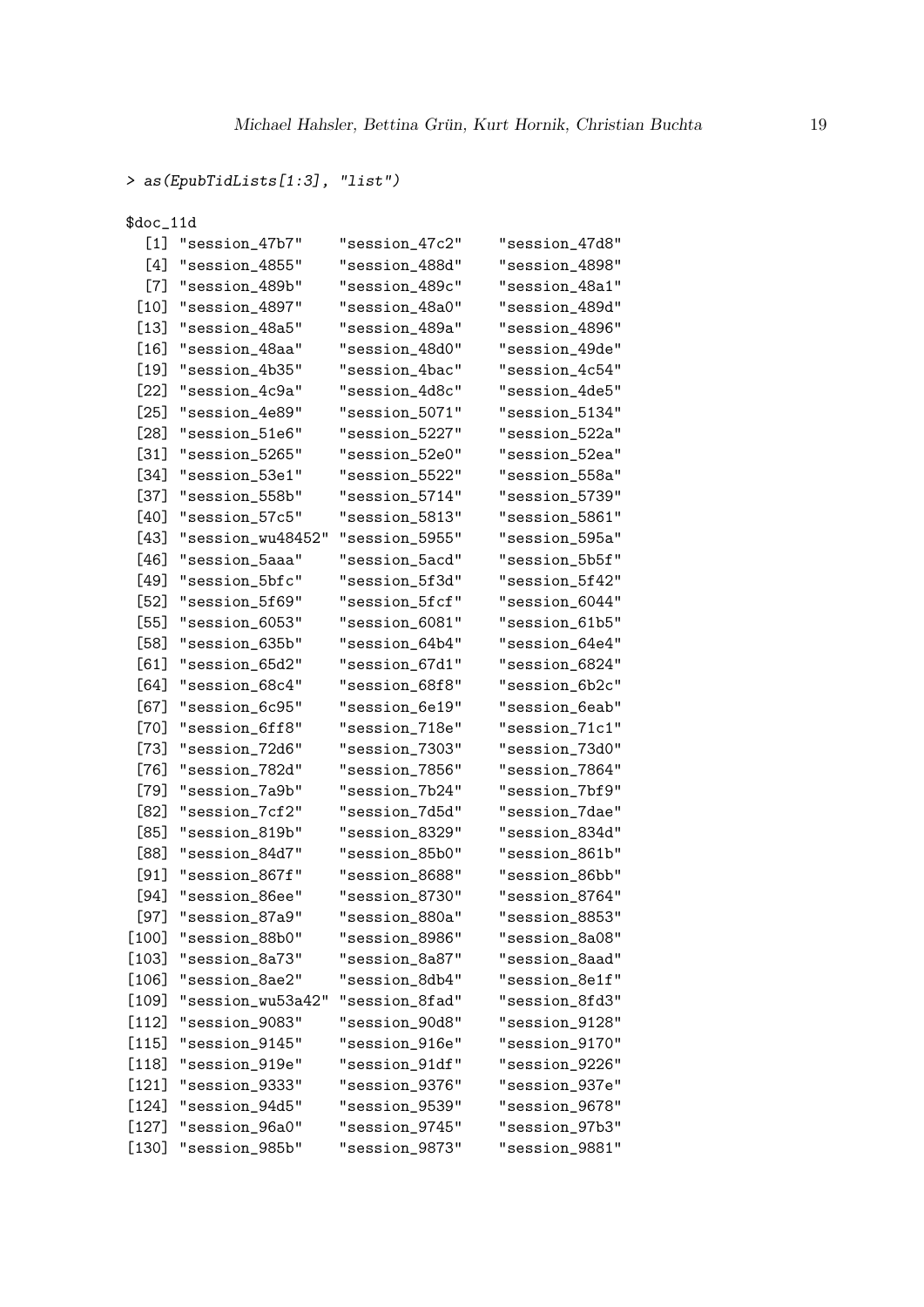| [133]   | "session_9994"    | "session_9a20"  | "session_9a2f"  |
|---------|-------------------|-----------------|-----------------|
| [136]   | "session_wu54edf" | "session_9af9"  | "session_9b69"  |
| [139]   | "session_9ba4"    | "session_9c27"  | "session_9c99"  |
| $[142]$ | "session_9ce8"    | "session_9de3"  | "session_9e8a"  |
| [145]   | "session_9ebc"    | "session_a051"  | "session_a16e"  |
| [148]   | "session_a19f"    | "session_a229"  | "session_a24a"  |
| $[151]$ | "session_a328"    | "session_a340"  | "session_a3ab"  |
| $[154]$ | "session_a3ee"    | "session a43a"  | "session_a4b2"  |
| [157]   | "session_a515"    | "session_a528"  | "session_a555"  |
| $[160]$ | "session_a5bb"    | "session_a62d"  | "session_a77a"  |
| $[163]$ | "session_ab9c"    | "session_abe9"  | "session_ac0e"  |
| $[166]$ | "session_ad30"    | "session_adc9"  | "session_af06"  |
| [169]   | "session_af4a"    | "session_af8d"  | "session_b0b7"  |
| $[172]$ | "session_b391"    | "session_b6d3"  | "session_b807"  |
| $[175]$ | "session_b8c7"    | "session_b91f"  | "session_bb0b"  |
| [178]   | "session_bb8a"    | "session_bc3d"  | "session_bc40"  |
| [181]   | "session_bceb"    | "session_bea7"  | "session_bf9f"  |
| $[184]$ | "session_c359"    | "session_c3c2"  | "session_c442"  |
| [187]   | "session_c62d"    | "session_c6ba"  | "session_c936"  |
| [190]   | "session_ca81"    | "session_cad3"  | "session_cbd4"  |
| [193]   | "session_cbe1"    | "session_cd63"  | "session_d14f"  |
| [196]   | "session_d370"    | "session_d69f"  | "session_d815"  |
| [199]   | "session_d82e"    | "session_d849"  | "session_d8b5"  |
| [202]   | "session_da68"    | "session_db51"  | "session_db75"  |
| $[205]$ | "session_dbcd"    | "session_dde2"  | "session_deac"  |
| $[208]$ | "session_dfb7"    | "session_dfe9"  | "session_e00a"  |
| $[211]$ | "session_e2ad"    | "session_e3c7"  | "session_e7d2"  |
| $[214]$ | "session_e7e5"    | "session_e7f2"  | "session_ea38"  |
| $[217]$ | "session_edbc"    | "session_edf9"  | "session_edfc"  |
| $[220]$ | "session_f0be"    | "session_f2d9"  | "session f2fe"  |
| $[223]$ | "session_f39b"    | "session_f5e9"  | "session_f650"  |
| [226]   | "session_f853"    | "session_f989"  | "session_fab1"  |
| [229]   | "session_fcef"    | "session_fd0e"  | "session_fe49"  |
| $[232]$ | "session_fe4f"    | "session_ffa0"  | "session_10057" |
| $[235]$ | "session_1019a"   | "session_1028a" | "session_10499" |
| [238]   | "session_10513"   | "session_105e3" | "session_10b03" |
| $[241]$ | "session_10b53"   | "session_10c0c" | "session_10cb2" |
| $[244]$ | "session_10e4d"   | "session_10e67" | "session_10e92" |
| $[247]$ | "session_10fbd"   | "session_10fcc" | "session_114f1" |
| $[250]$ | "session_116fb"   | "session_11822" | "session_1185e" |
| $[253]$ | "session_118d0"   | "session_11b0d" | "session_12182" |
| $[256]$ | "session_121af"   | "session_121ee" | "session_12405" |
| $[259]$ | "session_126db"   | "session_12825" | "session_12896" |
| $[262]$ | "session_12a0b"   | "session_12c7c" | "session_12e21" |
| $[265]$ | "session_1346d"   | "session_13622" | "session_13886" |
| $[268]$ | "session_13d33"   | "session_140bd" | "session_14428" |
| $[271]$ | "session_14b8a"   | "session_14e58" | "session_14fdc" |
|         |                   |                 |                 |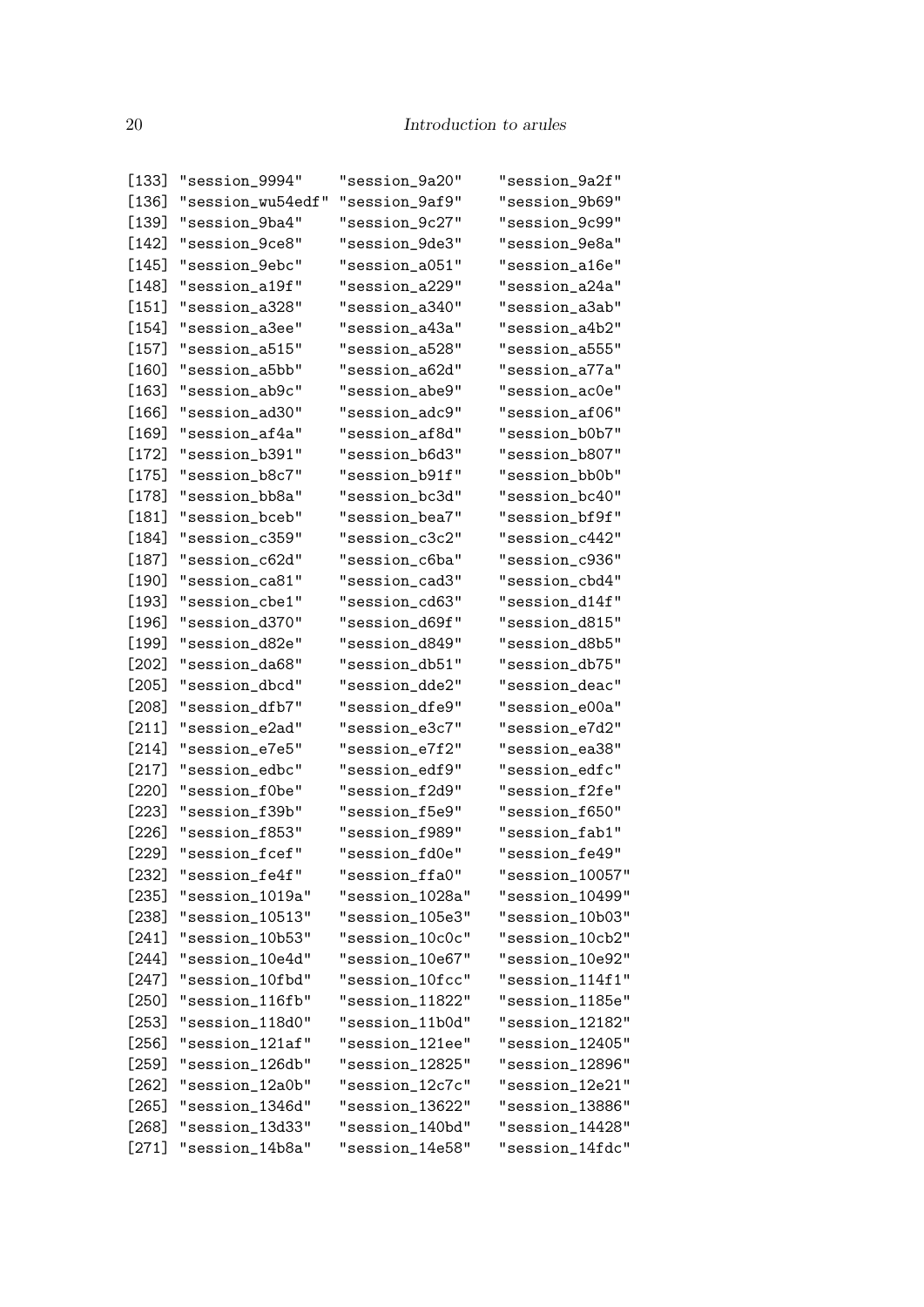| $[274]$   | "session_1517f"                                                     |                 | "session_151b2"   | "session_15549" |                                                 |
|-----------|---------------------------------------------------------------------|-----------------|-------------------|-----------------|-------------------------------------------------|
| $[277]$   | "session_155a9"                                                     |                 | "session_1571b"   | "session_15b18" |                                                 |
| [280]     | "session_15b99"                                                     |                 | "session_15d2c"   | "session_15e0c" |                                                 |
| $[283]$   | "session_15f75"                                                     |                 | "session_15fbf"   | "session_16621" |                                                 |
| [286]     | "session_16691"                                                     |                 | "session_16f0d"   | "session_17027" |                                                 |
| [289]     | "session_173fe"                                                     |                 | "session_17eaf"   | "session_17ecd" |                                                 |
| $[292]$   | "session_180dd"                                                     |                 | "session_18641"   | "session_187ae" |                                                 |
| $[295]$   | "session_18a0b"                                                     |                 | "session_18b18"   | "session_18db4" |                                                 |
| $[298]$   | "session_19048"                                                     |                 | "session_19051"   | "session_19510" |                                                 |
| $[301]$   | "session_19788"                                                     |                 | "session_197ee"   | "session_19c04" |                                                 |
| $[304]$   | "session_19c7a"                                                     |                 | "session_19f0c"   | "session_1a557" |                                                 |
| [307]     | "session_1ac3c"                                                     |                 | "session_1b733"   | "session_1b76a" |                                                 |
| $[310]$   | "session_1b76b"                                                     |                 | "session_1ba83"   | "session_1c0a6" |                                                 |
| $[313]$   | "session_1c11c"                                                     |                 | "session_1c304"   | "session_1c4c3" |                                                 |
| $[316]$   | "session_1cea1"                                                     |                 | "session_1cfb9"   | "session_1db2a" |                                                 |
| $[319]$   | "session_1db96"                                                     |                 | "session_1dbea"   | "session_1dc94" |                                                 |
| $[322]$   | "session_1e361"                                                     |                 | "session_1e36e"   | "session_1e91e" |                                                 |
| $[325]$   | "session_wu6bf8f"                                                   |                 | "session_1f3a8"   | "session_1f56c" |                                                 |
| [328]     | "session_1f61e"                                                     |                 | "session_1f831"   | "session_1fced" |                                                 |
| [331]     | "session_1fd39"                                                     |                 | "session_wu6c9e5" | "session_20074" |                                                 |
| $[334]$   | "session_2019f"                                                     |                 | "session_201a1"   | "session_209f9" |                                                 |
| $[337]$   | "session_20e87"                                                     |                 | "session_2105b"   | "session_212a2" |                                                 |
| $[340]$   | "session_2143b"                                                     |                 | "session_wu6decf" | "session_218ca" |                                                 |
| [343]     | "session_21bea"                                                     |                 | "session_21bfd"   | "session_223e1" |                                                 |
| [346]     | "session_2248d"                                                     |                 | "session_22ae6"   | "session_2324d" |                                                 |
| [349]     | "session_23636"                                                     |                 | "session_23912"   | "session_23a70" |                                                 |
| $[352]$   | "session_23b0d"                                                     |                 | "session_23c17"   | "session_240ea" |                                                 |
| $[355]$   | "session_24256"                                                     |                 | "session_24484"   |                 |                                                 |
|           |                                                                     |                 |                   |                 |                                                 |
| $doc_13d$ |                                                                     |                 |                   |                 |                                                 |
|           | $[1]$ "session_4809"                                                | "session_5dbc"  |                   | "session_8e0b"  | "session_cf4b"                                  |
|           | [5] "session_d92a"                                                  |                 |                   |                 | "session_102bb" "session_10e9f" "session_11344" |
|           | [9] "session_11ca4" "session_12dc9" "session_155b5" "session_1b563" |                 |                   |                 |                                                 |
|           | [13] "session_1c411" "session_1f384" "session_22e97"                |                 |                   |                 |                                                 |
|           |                                                                     |                 |                   |                 |                                                 |
| $doc_14c$ |                                                                     |                 |                   |                 |                                                 |
|           | [1] "session_53fb"                                                  | "session_564b"  |                   | "session_5697"  | "session_56e2"                                  |
| [5]       | "session_630b"                                                      | "session_6e80"  |                   | "session_6f7c"  | "session_7c8a"                                  |
| [9]       | "session_8903"                                                      | "session_890c"  |                   | "session_89d2"  | "session_907e"                                  |
|           | $[13]$ "session_98b4"                                               | "session_c268"  |                   | "session_c302"  | "session_cb86"                                  |
| $[17]$    | "session_d70a"                                                      | "session_d854"  |                   | "session_e4c7"  | "session_f220"                                  |
| $[21]$    | "session_fd57"                                                      | "session_fe31"  |                   | "session_10278" | "session_115b0"                                 |
| $[25]$    | "session_11baa"                                                     | "session_11e26" |                   | "session_12185" | "session_1414b"                                 |
| $[29]$    | "session_14dba"                                                     | "session_14e47" |                   | "session_15738" | "session_15a38"                                 |
| $[33]$    | "session_16305"                                                     | "session_17b35" |                   | "session_19af2" | "session_1d074"                                 |
| $[37]$    | "session_1fcc4"                                                     | "session_2272e" |                   | "session_23a3e" |                                                 |
|           |                                                                     |                 |                   |                 |                                                 |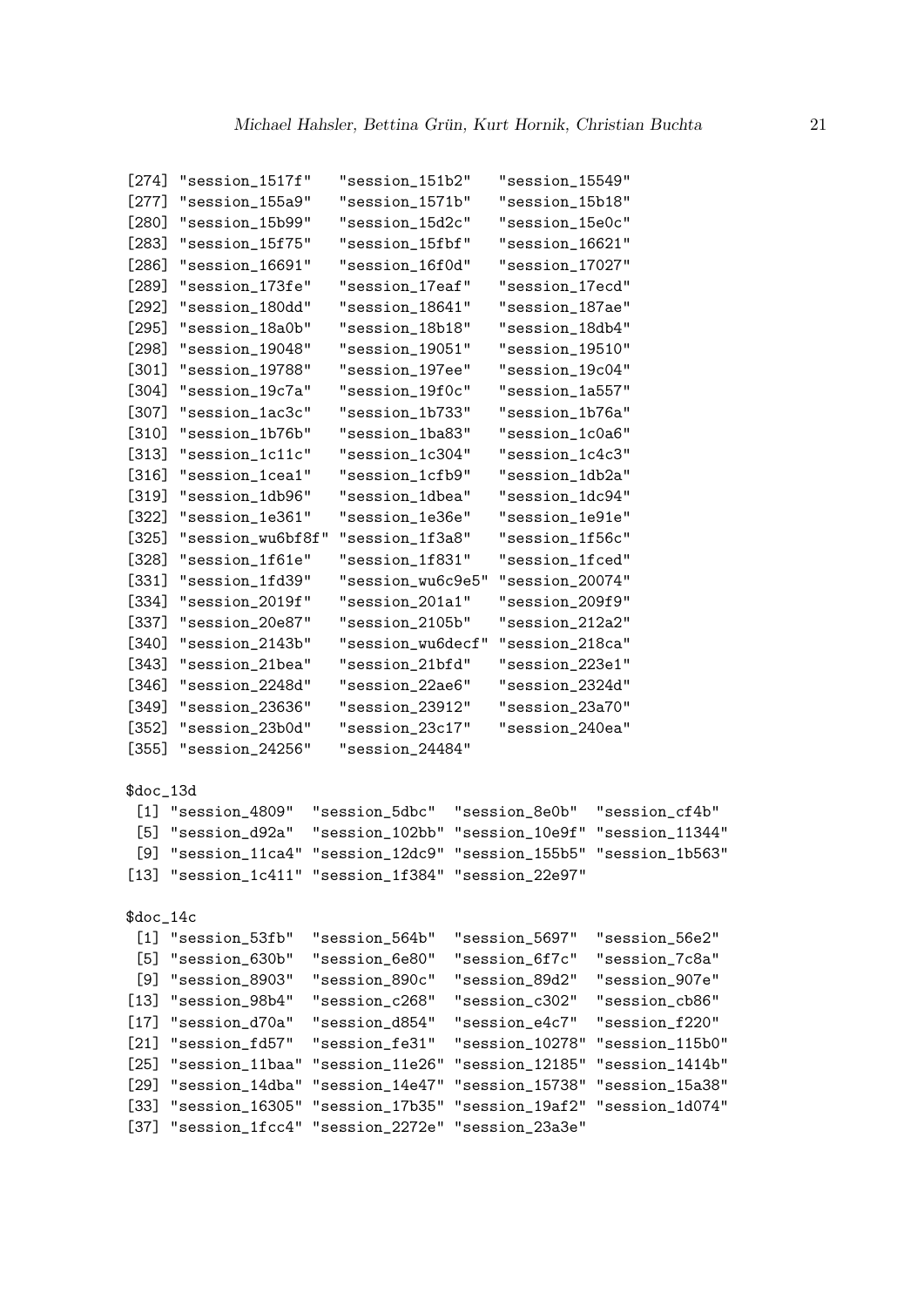In this representation each item has an entry which is a vector of all transactions it occurs in. tidLists can be directly used as input for mining algorithms which use such a vertical database layout to mine associations.

In the next example, we will see how a data set is created and rules are mined.

#### 5.2. Example 2: Preparing and mining a questionnaire data set

As a second example, we prepare and mine questionnaire data. We use the Adult data set from the UCI machine learning repository [\(Asuncion and Newman 2007\)](#page-33-5) provided by package arules. This data set is similar to the marketing data set used by [Hastie](#page-35-1) *et al.* [\(2001\)](#page-35-1) in their chapter about association rule mining. The data originates from the U.S. census bureau database and contains 48842 instances with 14 attributes like age, work class, education, etc. In the original applications of the data, the attributes were used to predict the income level of individuals. We added the attribute income with levels small and large, representing an income of  $\leq$  USD 50,000 and  $>$  USD 50,000, respectively. This data is included in arules as the data set AdultUCI.

```
> data("AdultUCI")
```

```
> dim(AdultUCI)
```

```
[1] 48842 15
```

```
> AdultUCI[1:2,]
```

```
age workclass fnlwgt education education-num marital-status
1 39 State-gov 77516 Bachelors 13 Never-married
2 50 Self-emp-not-inc 83311 Bachelors 13 Married-civ-spouse
     occupation relationship race sex capital-gain capital-loss
1 Adm-clerical Not-in-family White Male 2174 0
2 Exec-managerial Husband White Male 0 0
 hours-per-week native-country income
1 40 United-States small
2 13 United-States small
```
AdultUCI contains a mixture of categorical and metric attributes and needs some preparations before it can be transformed into transaction data suitable for association mining. First, we remove the two attributes fnlwgt and education-num. The first attribute is a weight calculated by the creators of the data set from control data provided by the Population Division of the U.S. census bureau. The second removed attribute is just a numeric representation of the attribute education which is also part of the data set.

```
> AdultUCI[["fnlwgt"]] <- NULL
> AdultUCI[["education-num"]] <- NULL
```
Next, we need to map the four remaining metric attributes (age, hours-per-week, capital-gain and capital-loss) to ordinal attributes by building suitable categories. We divide the attributes age and hours-per-week into suitable categories using knowledge about typical age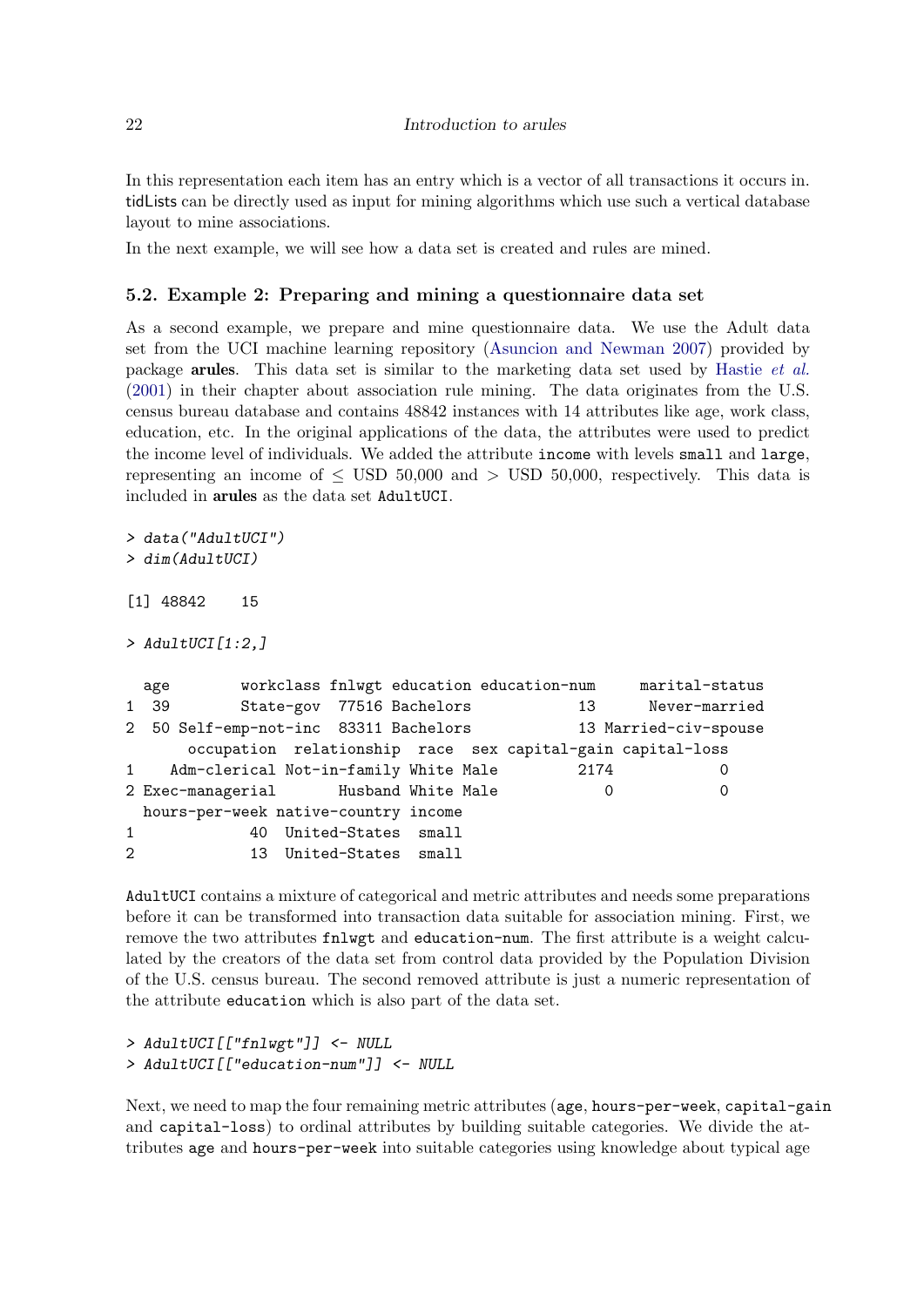groups and working hours. For the two capital related attributes, we create a category called None for cases which have no gains/losses. Then we further divide the group with gains/losses at their median into the two categories Low and High.

```
> AdultUCI[[ "age"]] <- ordered(cut(AdultUCI[[ "age"]], c(15,25,45,65,100)),
+ labels = c("Young", "Middle-aged", "Senior", "Old"))
> AdultUCI[[ "hours-per-week"]] <- ordered(cut(AdultUCI[[ "hours-per-week"]],
       + c(0,25,40,60,168)),
+ labels = c("Part-time", "Full-time", "Over-time", "Workaholic"))
> AdultUCI[[ "capital-gain"]] <- ordered(cut(AdultUCI[[ "capital-gain"]],
+ c(-Inf,0,median(AdultUCI[[ "capital-gain"]][AdultUCI[[ "capital-gain"]]>0]),Inf)),
+ labels = c("None", "Low", "High"))
> AdultUCI[[ "capital-loss"]] <- ordered(cut(AdultUCI[[ "capital-loss"]],
+ c(-Inf,0,
         + median(AdultUCI[[ "capital-loss"]][AdultUCI[[ "capital-loss"]]>0]),Inf)),
+ labels = c("none", "low", "high"))
```
Now, the data can be automatically recoded as a binary incidence matrix by coercing the data set to transactions.

```
> Adult <- as(AdultUCI, "transactions")
> Adult
transactions in sparse format with
48842 transactions (rows) and
115 items (columns)
```
The remaining 115 categorical attributes were automatically recoded into 115 binary items. During encoding the item labels were generated in the form of  $\leq$  variable name  $>=$  category label >. Note that for cases with missing values all items corresponding to the attributes with the missing values were set to zero.

```
> summary(Adult)
```
most frequent items:

transactions as itemMatrix in sparse format with 48842 rows (elements/itemsets/transactions) and 115 columns (items) and a density of 0.1089939

| mose iteduente regns.        |                   |
|------------------------------|-------------------|
| capital-loss=none            | capital-gain=None |
| 46560                        | 44807             |
| native-country=United-States | race=White        |
| 43832                        | 41762             |
| workclass=Private            | $(0$ ther $)$     |
| 33906                        | 401333            |
|                              |                   |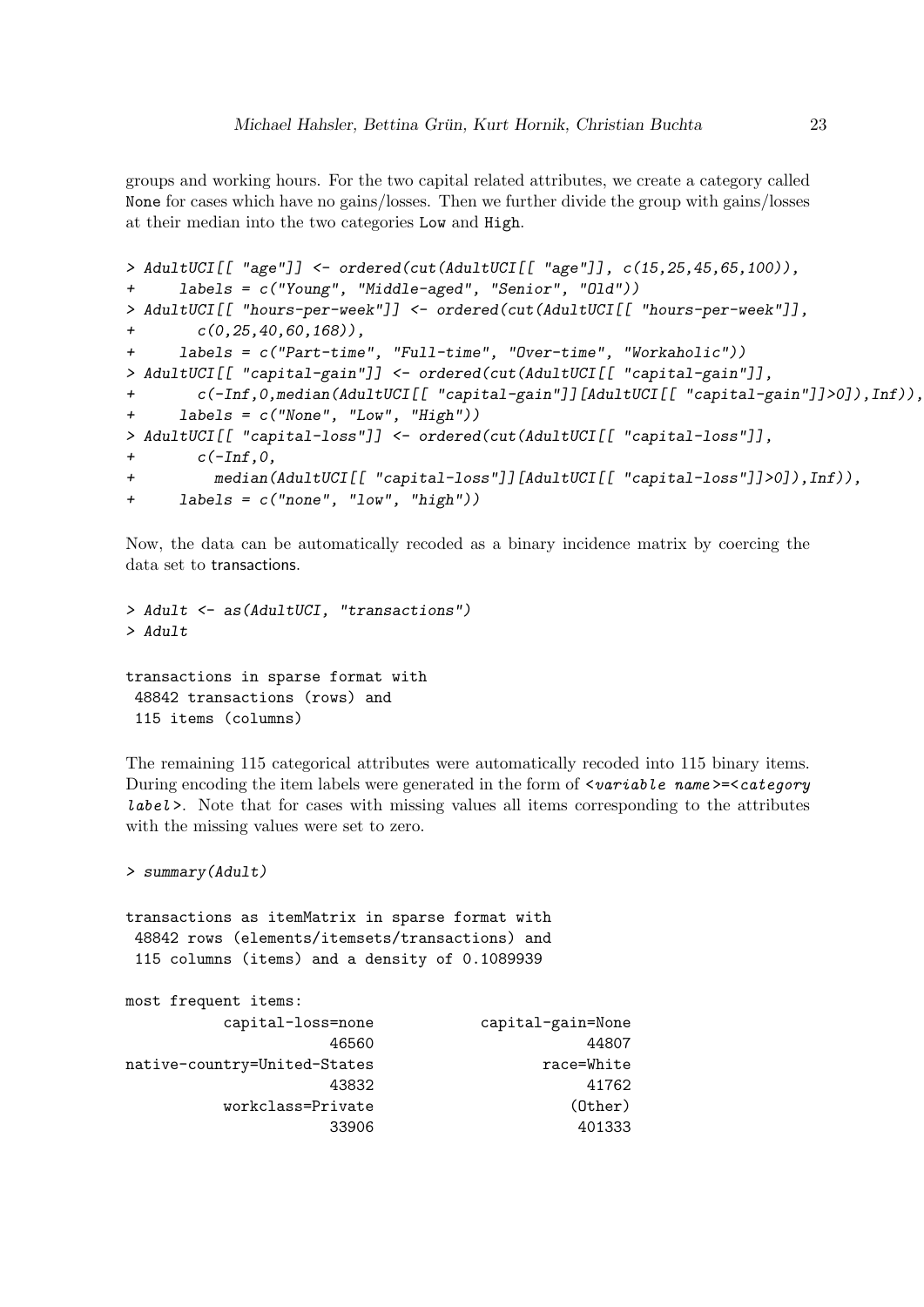```
element (itemset/transaction) length distribution:
sizes
   9 10 11 12 13
  19 971 2067 15623 30162
  Min. 1st Qu. Median Mean 3rd Qu. Max.
  9.00 12.00 13.00 12.53 13.00 13.00
includes extended item information - examples:
        labels variables levels
1 age=Young age Young
2 age=Middle-aged age Middle-aged
3 age=Senior age Senior
includes extended transaction information - examples:
 transactionID
1 1
2 2
3 3
```
The summary of the transaction data set gives a rough overview showing the most frequent items, the length distribution of the transactions and the extended item information which shows which variable and which value were used to create each binary item. In the first example we see that the item with label age=Middle-aged was generated by variable age and level middle-aged.

To see which items are important in the data set we can use the itemFrequencyPlot(). To reduce the number of items, we only plot the item frequency for items with a support greater than 10% (using the parameter support). For better readability of the labels, we reduce the label size with the parameter cex.names. The plot is shown in Figure [6.](#page-24-0)

```
> itemFrequencyPlot(Adult, support = 0.1, cex.names=0.8)
```
Next, we call the function apriori() to find all rules (the default association type for  $a priori()$  with a minimum support of  $1\%$  and a confidence of 0.6.

```
> rules <- apriori(Adult,
                   + parameter = list(support = 0.01, confidence = 0.6))
```
Apriori

```
Parameter specification:
confidence minval smax arem aval originalSupport support minlen maxlen
       0.6  0.1  1 none FALSE  TRUE  0.01  1  10
target ext
 rules FALSE
```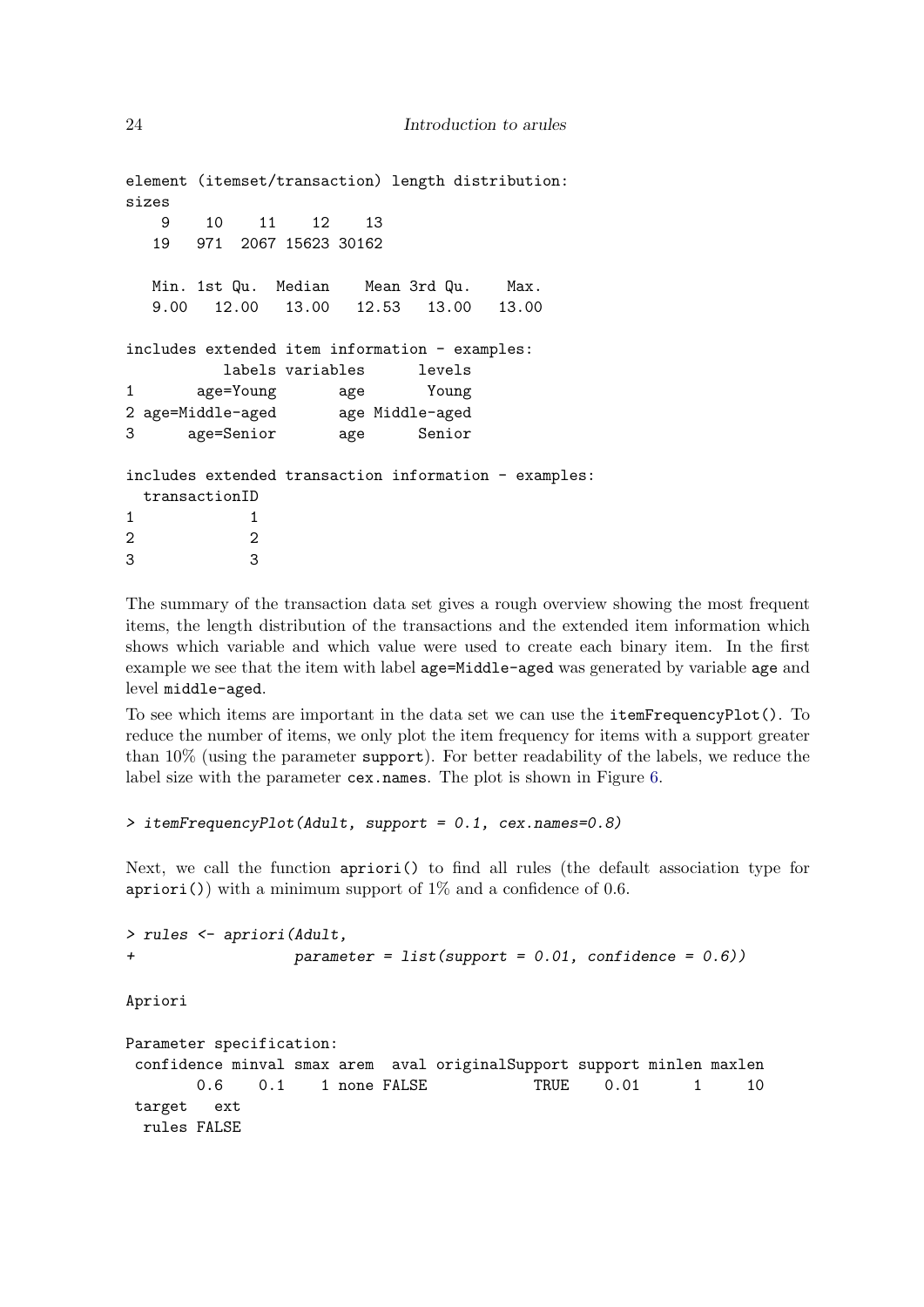

<span id="page-24-0"></span>Figure 6: Item frequencies of items in the Adult data set with support greater than 10%.

```
Algorithmic control:
filter tree heap memopt load sort verbose
   0.1 TRUE TRUE FALSE TRUE 2 TRUE
Absolute minimum support count: 488
set item appearances ...[0 item(s)] done [0.00s].
set transactions ...[115 item(s), 48842 transaction(s)] done [0.06s].
sorting and recoding items ... [67 item(s)] done [0.01s].
creating transaction tree ... done [0.04s].
checking subsets of size 1 2 3 4 5 6 7 8 9 10 done [1.55s].
writing ... [276443 rule(s)] done [0.07s].
creating S4 object ... done [0.50s].
> rules
set of 276443 rules
```
First, the function prints the used parameters. Apart from the specified minimum support and minimum confidence, all parameters have the default values. It is important to note that with parameter maxlen, the maximum size of mined frequent itemsets, is by default restricted to 5. Longer association rules are only mined if maxlen is set to a higher value. After the parameter settings, the output of the C implementation of the algorithm with timing information is displayed.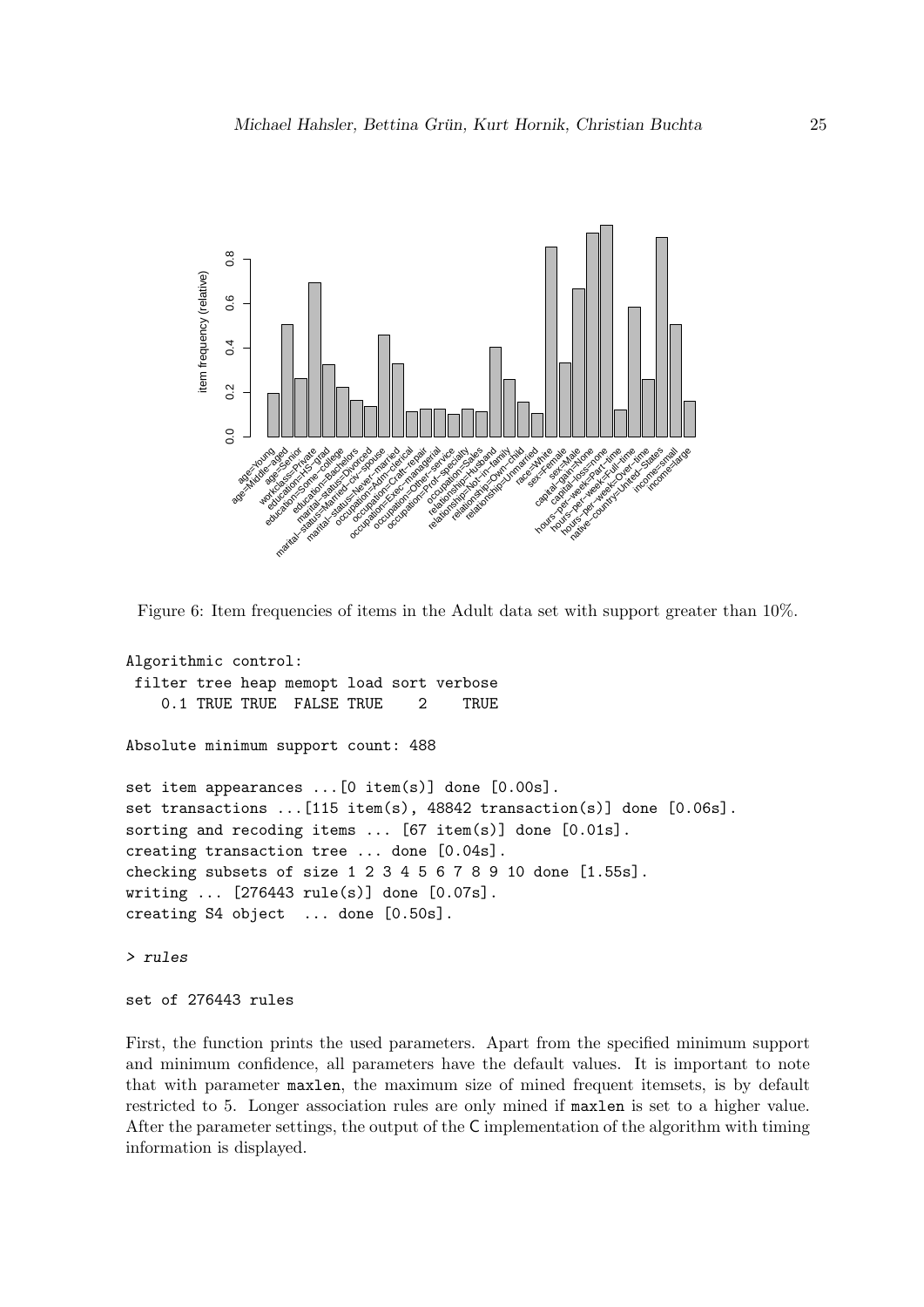The result of the mining algorithm is a set of 276443 rules. For an overview of the mined rules summary() can be used. It shows the number of rules, the most frequent items contained in the left-hand-side and the right-hand-side and their respective length distributions and summary statistics for the quality measures returned by the mining algorithm.

```
> summary(rules)
```

```
set of 276443 rules
rule length distribution (lhs + rhs):sizes
   1 2 3 4 5 6 7 8 9 10
   6 432 4981 22127 52669 75104 67198 38094 13244 2588
  Min. 1st Qu. Median Mean 3rd Qu. Max.
 1.000 5.000 6.000 6.289 7.000 10.000
summary of quality measures:
   support confidence lift
Min. :0.01001 Min. :0.6000 Min. : 0.7171
1st Qu.:0.01253 1st Qu.:0.7691 1st Qu.: 1.0100
Median :0.01701 Median :0.9051 Median : 1.0554
Mean :0.02679 Mean :0.8600 Mean : 1.3109
3rd Qu.:0.02741 3rd Qu.:0.9542 3rd Qu.: 1.2980
Max. :0.95328 Max. :1.0000 Max. :20.6826
mining info:
 data ntransactions support confidence
Adult 48842 0.01 0.6
```
As typical for association rule mining, the number of rules found is huge. To analyze these rules, for example, subset() can be used to produce separate subsets of rules for each item which resulted form the variable income in the right-hand-side of the rule. At the same time we require that the lift measure exceeds 1.2.

```
> rulesIncomeSmall <- subset(rules, subset = rhs %in% "income=small" & lift > 1.2)
> rulesIncomeLarge <- subset(rules, subset = rhs %in% "income=large" & lift > 1.2)
```
We now have a set with rules for persons with a small income and a set for persons with a large income. For comparison, we inspect for both sets the three rules with the highest confidence (using head()).

```
> inspect(head(rulesIncomeSmall, n = 3, by = "confidence"))
```
lhs rhs support confidence lift

1 {workclass=Private, marital-status=Never-married,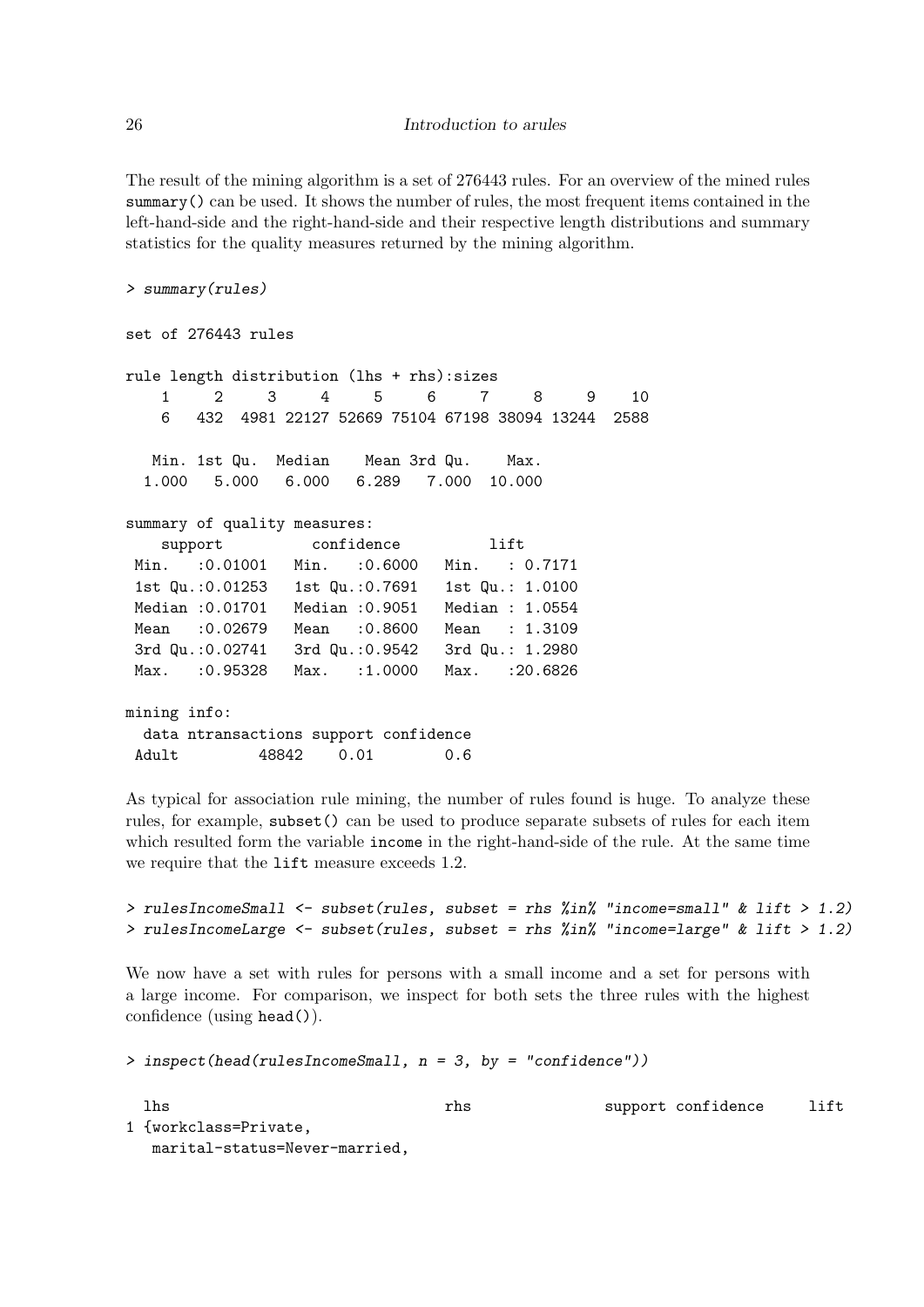```
relationship=Own-child,
  sex=Male,
  hours-per-week=Part-time,
  native-country=United-States} => {income=small} 0.01074895 0.7104195 1.403653
2 {workclass=Private,
  marital-status=Never-married,
  relationship=Own-child,
  sex=Male,
  hours-per-week=Part-time} => {income=small} 0.01144507 0.7102922 1.403402
3 {workclass=Private,
  marital-status=Never-married,
  relationship=Own-child,
  sex=Male,
  capital-gain=None,
  hours-per-week=Part-time,
  native-country=United-States} => {income=small} 0.01046231 0.7097222 1.402276
> inspect(head(rulesIncomeLarge, n = 3, by = "confidence"))
 lhs rhs support confidence lift
1 {marital-status=Married-civ-spouse,
  capital-gain=High,
  native-country=United-States} => {income=large} 0.01562180 0.6849192 4.266398
2 {marital-status=Married-civ-spouse,
  capital-gain=High,
  capital-loss=none,
  native-country=United-States} => {income=large} 0.01562180 0.6849192 4.266398
3 {relationship=Husband,
  race=White,
  capital-gain=High,
  native-country=United-States} => {income=large} 0.01302158 0.6846071 4.264454
```
From the rules we see that workers in the private sector working part-time or in the service industry tend to have a small income while persons with high capital gain who are born in the US tend to have a large income. This example shows that using subset selection and sorting a set of mined associations can be analyzed even if it is huge.

Finally, the found rules can be written to disk to be shared with other applications. To save rules in plain text format the function write() is used. The following command saves a set of rules as the file named 'data.csv' in comma separated value (CSV) format.

#### *> write(rulesIncomeSmall, file = "data.csv", sep = ",", col.names = NA)*

Alternatively, with package pmml [\(Williams 2008\)](#page-36-3) the rules can be saved in PMML (Predictive Modelling Markup Language), a standardized XML-based representation used my many data mining tools. Note that **pmml** requires the package **XML** which might not be available for all operating systems.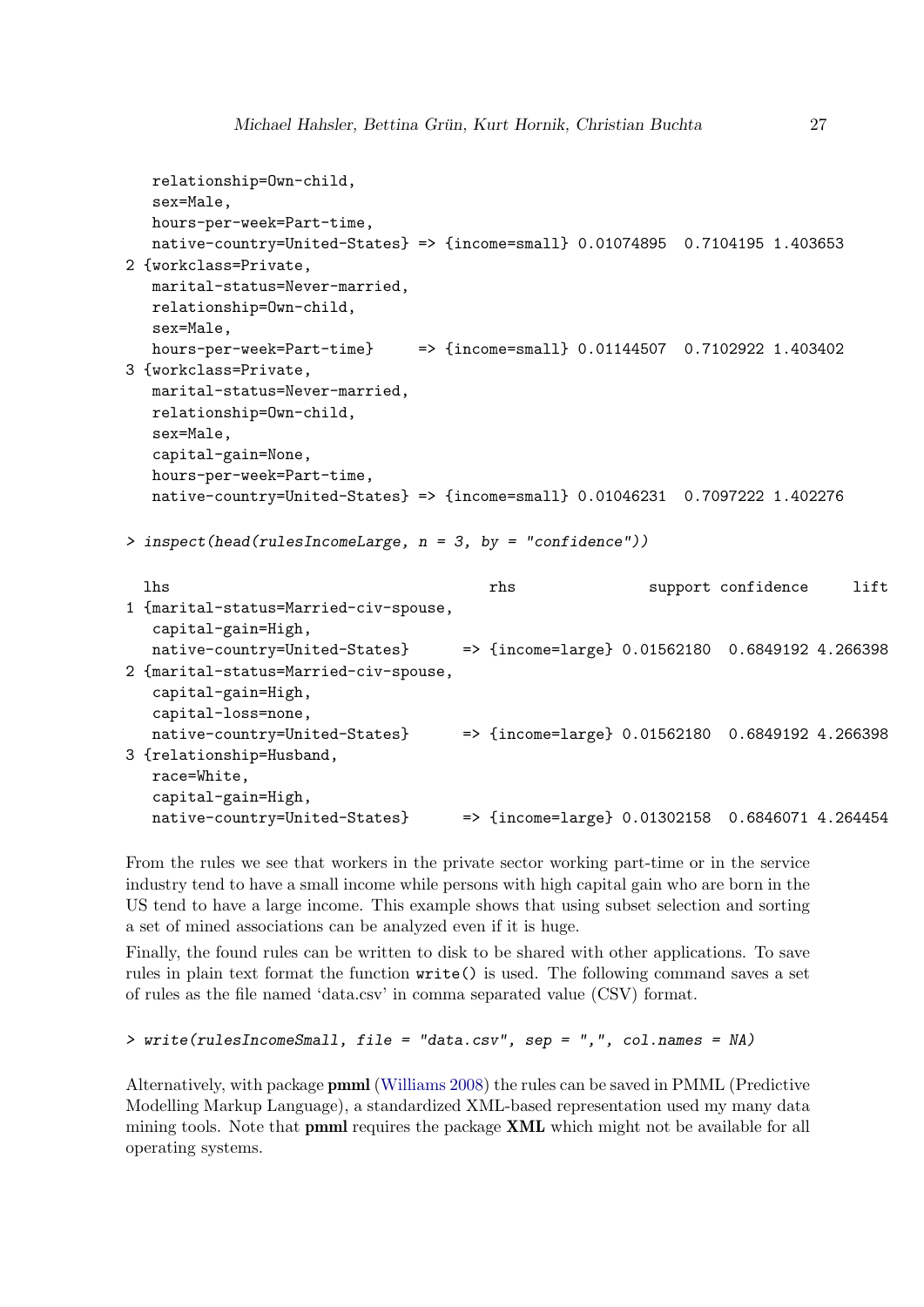```
> write.PMML(rulesIncomeSmall, file = "data.xml")
```
The saved data can now be easily shared and used by other applications. Itemsets (with write() also transactions) can be written to a file in the same way.

#### 5.3. Example 3: Extending arules with a new interest measure

In this example, we show how easy it is to add a new interest measure, using *all-confidence* as introduced by [Omiecinski](#page-35-4) [\(2003\)](#page-35-4). The all-confidence of an itemset  $X$  is defined as

<span id="page-27-0"></span>
$$
all\text{-confidence}(X) = \frac{\text{supp}(X)}{\max_{I \subset X} \text{supp}(I)}\tag{2}
$$

This measure has the property conf( $I \Rightarrow X \setminus I$ ) ≥ all-confidence(X) for all  $I \subset X$ . This means that all possible rules generated from itemset  $X$  must at least have a confidence given by the itemset's all-confidence value. [Omiecinski](#page-35-4) [\(2003\)](#page-35-4) shows that the support in the denominator of equation [2](#page-27-0) must stem from a single item and thus can be simplified to  $\max_{i \in X} \text{supp}(\{i\}).$ 

To obtain an itemset to calculate all-confidence for, we mine frequent itemsets from the previously used Adult data set using the Eclat algorithm.

```
> data("Adult")
> fsets <- eclat(Adult, parameter = list(support = 0.05),
+ control = list(verbose=FALSE))
```
For the denominator of all-confidence we need to find all mined single items and their corresponding support values. In the following we create a named vector where the names are the column numbers of the items and the values are their support.

```
> singleItems <- fsets[size(items(fsets)) == 1]
> ## Get the col numbers we have support for
> singleSupport <- quality(singleItems)$support
> names(singleSupport) <- unlist(LIST(items(singleItems),
            + decode = FALSE))
> head(singleSupport, n = 5)
      66 63 111 60 8
```
0.9532779 0.9173867 0.8974243 0.8550428 0.6941976

Next, we can calculate the all-confidence using Equation [2](#page-27-0) for all itemsets. The single item support needed for the denomination is looked up from the named vector singleSupport and the resulting measure is added to the set's quality data frame.

```
> itemsetList <- LIST(items(fsets), decode = FALSE)
> allConfidence <- quality(fsets)$support /
      + sapply(itemsetList, function(x)
      + max(singleSupport[as.character(x)]))
> quality(fsets) <- cbind(quality(fsets), allConfidence)
```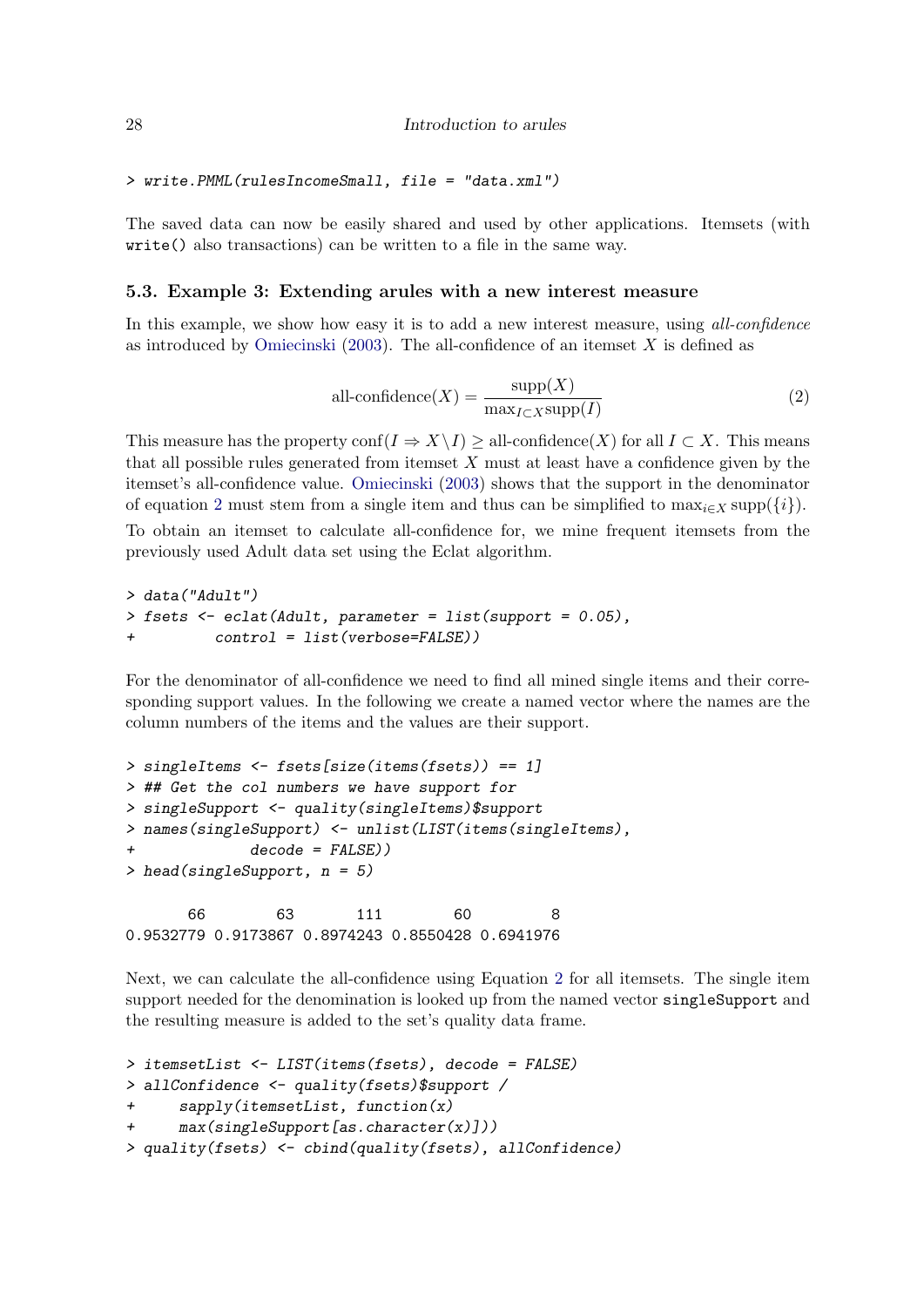The new quality measure is now part of the set of itemsets.

```
> summary(fsets)
set of 8496 itemsets
most frequent items:
        capital-loss=None native-country=United-States
                   4082 3973
        capital-gain=None race=White
                   3962 3781
        workclass=Private (Other)
                   3142 21931
element (itemset/transaction) length distribution:sizes
  1 2 3 4 5 6 7 8 9 10
 36 303 1078 2103 2388 1689 706 171 21 1
  Min. 1st Qu. Median Mean 3rd Qu. Max.
 1.000 4.000 5.000 4.811 6.000 10.000
summary of quality measures:
   support allConfidence
Min. : 0.05002 Min. : 0.05247
1st Qu.:0.06038 1st Qu.:0.06597
Median :0.07546 Median :0.08428
Mean :0.10124 Mean :0.11667
3rd Qu.:0.11279 3rd Qu.:0.12711
Max. : 0.95328 Max. : 1.00000
includes transaction ID lists: FALSE
mining info:
 data ntransactions support
Adult 48842 0.05
```
It can be used to manipulate the set. For example, we can look at the itemsets which contain an item related to education (using partial match with %pin%) and sort them by all-confidence (we filter itemsets of length 1 first, since they have per definition an all-confidence of 1).

```
> fsetsEducation <- subset(fsets, subset = items %pin% "education")
> inspect(sort(fsetsEducation[size(fsetsEducation)>1],
+ by = "allConfidence")[1 : 3])
    items support all Confidence
6005 {education=HS-grad,hours-per-week=Full-time} 0.2090209 0.3572453
6006 {education=HS-grad,income=small} 0.1807051 0.3570388
6003 {workclass=Private,education=HS-grad} 0.2391794 0.3445408
```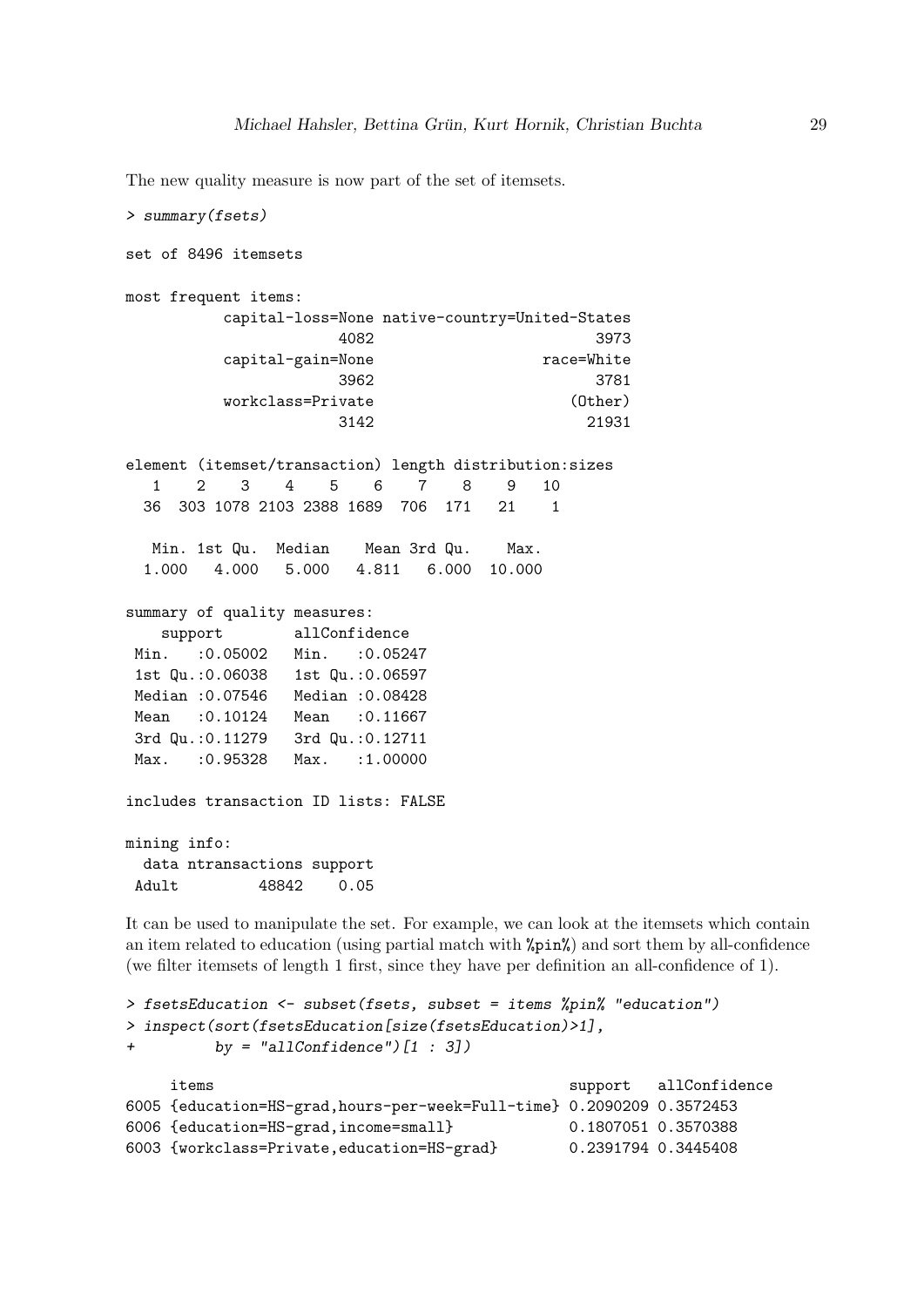The resulting itemsets show that the item high school graduate (but no higher education) is highly associated with working full-time, a small income and working in the private sector. All-confidence is along with many other measures of interestingness already implemented in arules as the function interestMeasure().

## 5.4. Example 4: Sampling

In this example, we show how sampling can be used in **arules**. We use again the Adult data set.

```
> data("Adult")
> Adult
transactions in sparse format with
48842 transactions (rows) and
115 items (columns)
```
To calculate a reasonable sample size n, we use the formula developed by Zaki *[et al.](#page-36-4)* [\(1997a\)](#page-36-4) and presented in Section [4.3.](#page-11-0) We choose a minimum support of 5%. As an acceptable error rate for support  $\epsilon$  we choose 10% and as the confidence level  $(1 - c)$  we choose 90%.

```
> supp <- 0.05
> epsilon <- 0.1
> c <- 0.1
> n <- -2 * log(c)/ (supp * epsilon^2)
> n
```
[1] 9210.34

The resulting sample size is considerably smaller than the size of the original database. With sample() we produce a sample of size n with replacement from the database.

```
> AdultSample <- sample(Adult, n, replace = TRUE)
```
The sample can be compared with the database (the population) using an item frequency plot. The item frequencies in the sample are displayed as bars and the item frequencies in the original database are represented by the line. For better readability of the labels, we only display frequent items in the plot and reduce the label size with the parameter cex.names. The plot is shown in Figure [7.](#page-30-0)

```
> itemFrequencyPlot(AdultSample, population = Adult, support = supp,
+ cex.names = 0.7)
```
Alternatively, a sample can be compared with the population using the lift ratio (with lift  $=$  TRUE). The lift ratio for each item i is  $P(i|sample)/P(i|population)$  where the probabilities are estimated by the item frequencies. A lift ratio of one indicates that the items occur in the sample in the same proportion as in the population. A lift ratio greater than one indicates that the item is over-represented in the sample and vice versa. With this plot, large relative deviations for less frequent items can be identified visually (see Figure [8\)](#page-31-0).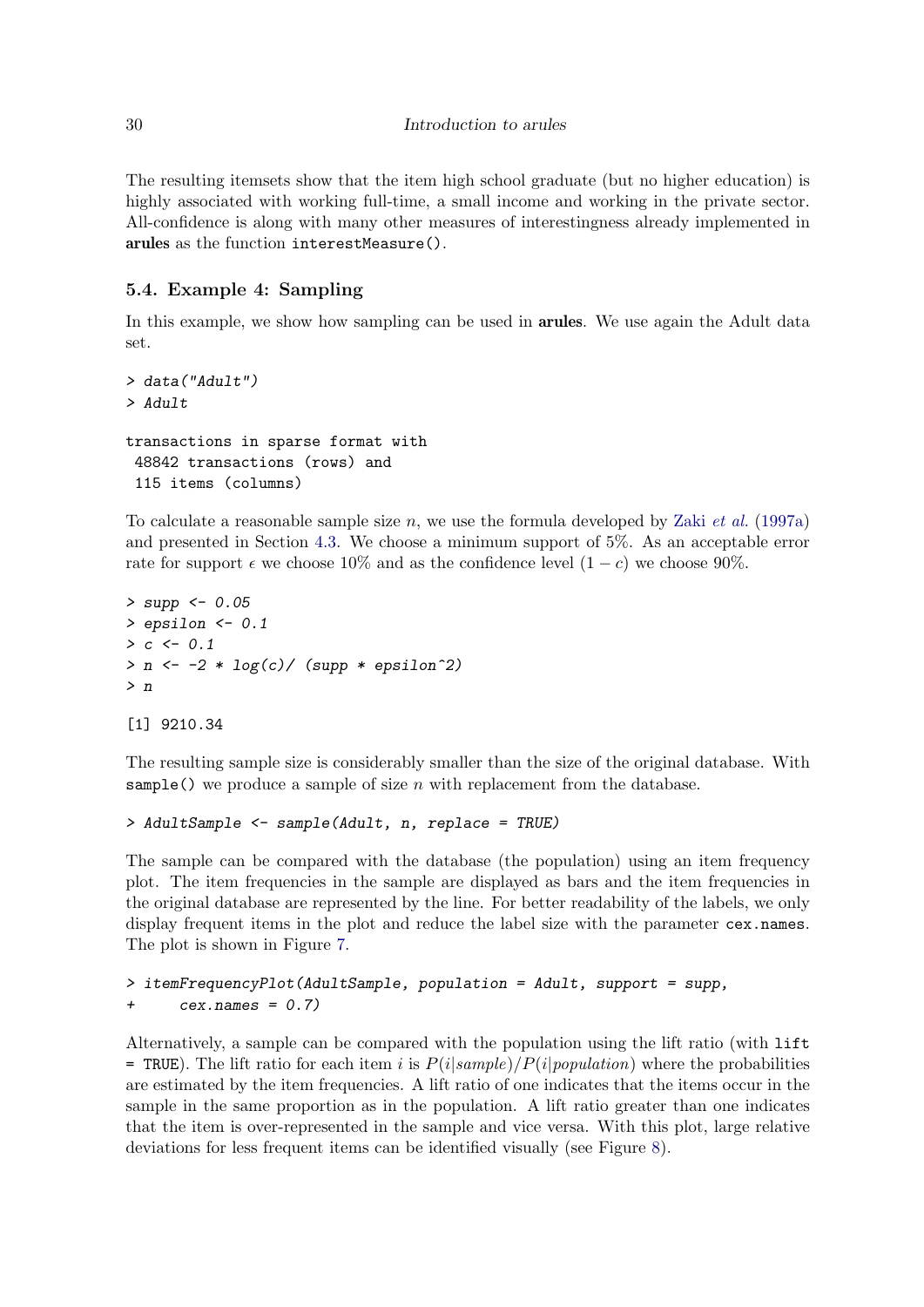

<span id="page-30-0"></span>Figure 7: Item frequencies in a sample of the Adult data set (bars) compared to the complete data set (line).

```
> itemFrequencyPlot(AdultSample, population = Adult,
     + support = supp, lift = TRUE,
+ cex.names = 0.9)
```
To compare the speed-up reached by sampling we use the Eclat algorithm to mine frequent itemsets on both, the database and the sample and compare the system time (in seconds) used for mining.

```
> time <- system.time(itemsets <- eclat(Adult,
+ parameter = list(support = supp), control = list(verbose = FALSE)))
> time
  user system elapsed
 0.448 0.000 0.446
> timeSample <- system.time(itemsetsSample <- eclat(AdultSample,
     + parameter = list(support = supp), control = list(verbose = FALSE)))
> timeSample
  user system elapsed
 0.092 0.000 0.090
```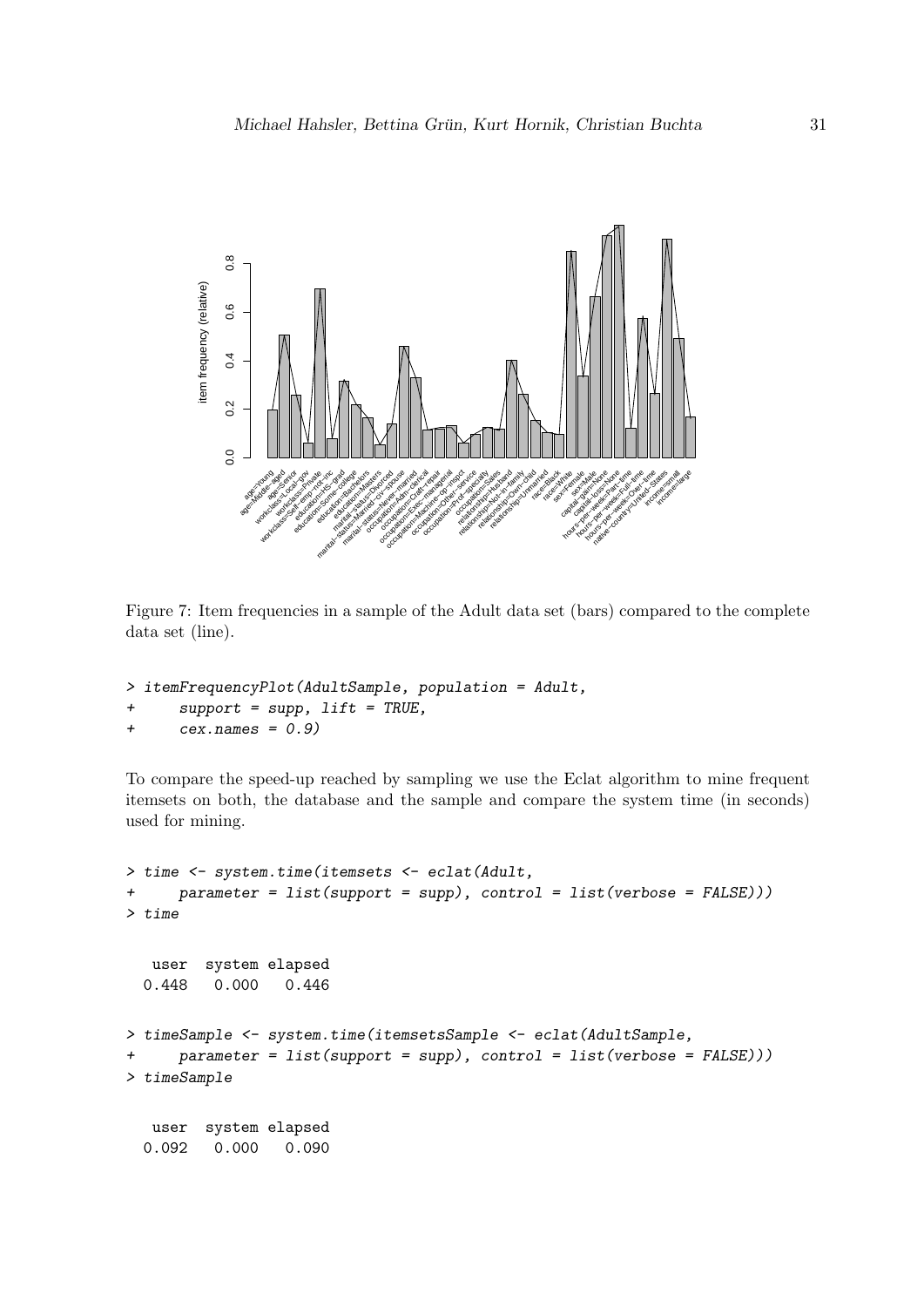

<span id="page-31-0"></span>Figure 8: Deviations of the item frequencies in the sample from the complete Adult data set.

The first element of the vector returned by system.time() gives the (user) CPU time needed for the execution of the statement in its argument. Therefore, mining the sample instead of the whole data base results in a speed-up factor of:

```
> # speed up
> time[1] / timeSample[1]
user.self
4.869565
```
To evaluate the accuracy for the itemsets mined from the sample, we analyze the difference between the two sets.

*> itemsets* set of 8496 itemsets *> itemsetsSample*

```
set of 8339 itemsets
```
The two sets have roughly the same size. To check if the sets contain similar itemsets, we match the sets and see what fraction of frequent itemsets found in the database were also found in the sample.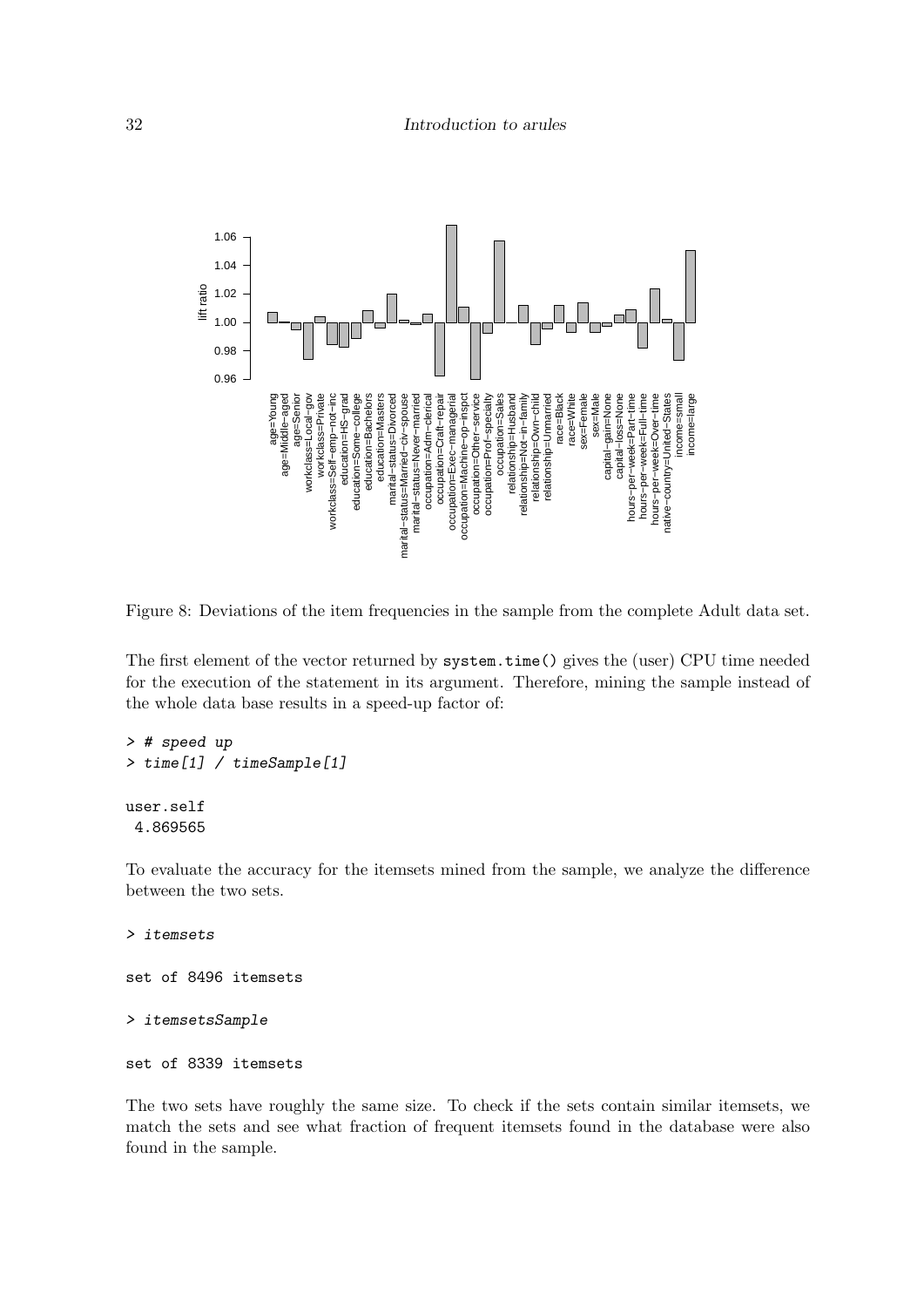```
> match <- match(itemsets, itemsetsSample, nomatch = 0)
> ## remove no matches
> sum(match > 0) / length(itemsets)
```
[1] 0.9552731

Almost all frequent itemsets were found using the sample. The summaries of the support of the frequent itemsets which were not found in the sample and the itemsets which were frequent in the sample although they were infrequent in the database, respectively, give:

```
> summary(quality(itemsets[match == 0])$support)
```
Min. 1st Qu. Median Mean 3rd Qu. Max. 0.05002 0.05055 0.05122 0.05162 0.05250 0.05577

```
> summary(quality(itemsetsSample[-match])$support)
```
Min. 1st Qu. Median Mean 3rd Qu. Max. 0.05005 0.05054 0.05147 0.05167 0.05244 0.05581

This shows that only itemsets with support very close to the minimum support were falsely missed or found.

For the frequent itemsets which were found in the database and in the sample, we can calculate accuracy from the the error rate.

```
> supportItemsets <- quality(itemsets[which(match > 0)])$support
> supportSample <- quality(itemsetsSample[match])$support
> accuracy <- 1 - abs(supportSample - supportItemsets) / supportItemsets
> summary(accuracy)
```
Min. 1st Qu. Median Mean 3rd Qu. Max. 0.8662 0.9504 0.9721 0.9670 0.9880 1.0000

The summary shows that sampling resulted in finding the support of itemsets with high accuracy. This small example illustrates that for extremely large databases or for application where mining time is important, sampling can be a powerful technique.

# 6. Summary and outlook

With package **arules** we provide the basic infrastructure which enables us to mine associations and analyze and manipulate the results. Previously, in R there was no such infrastructure available. The main features of arules are:

❼ Efficient implementation using sparse matrices.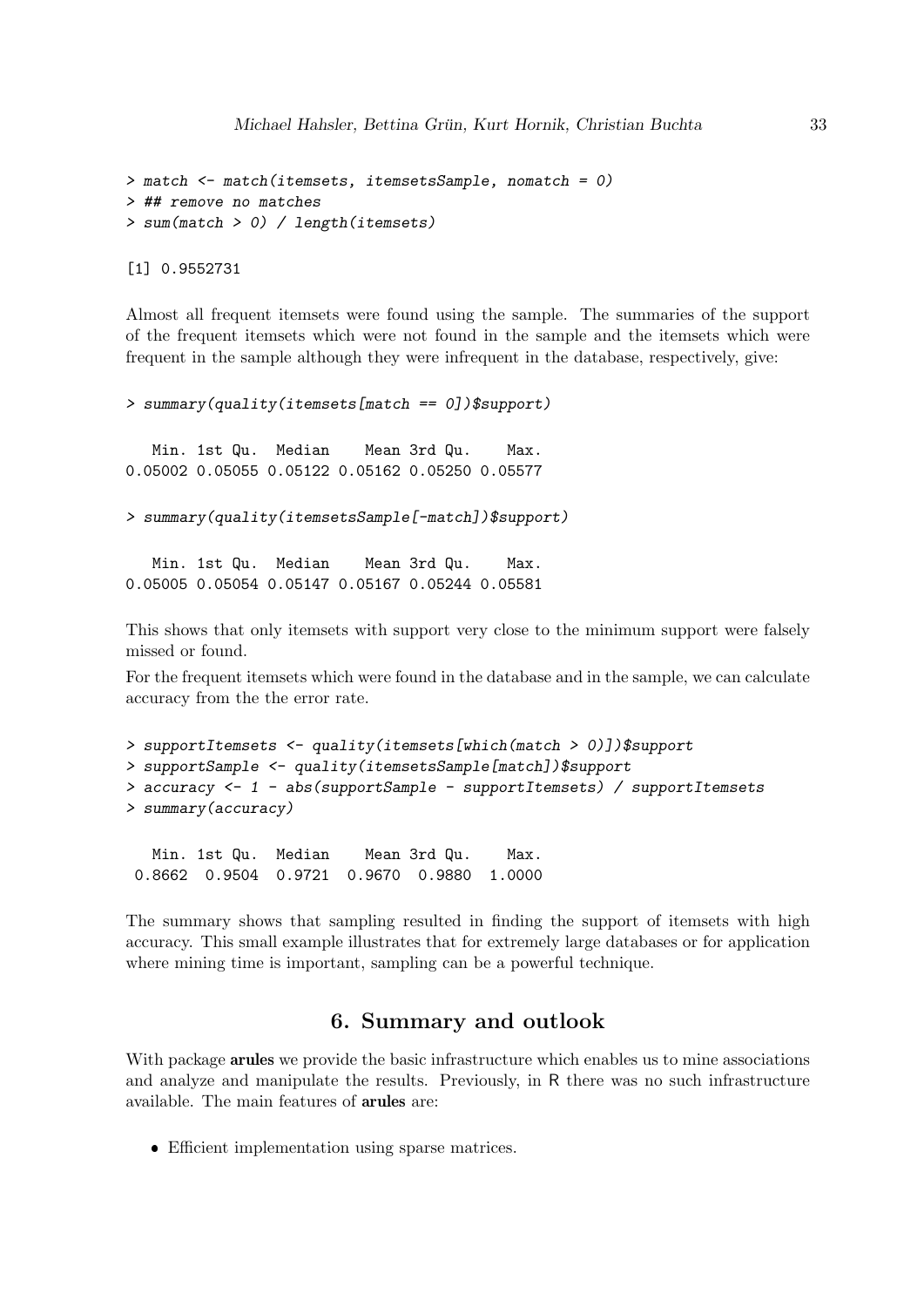- ❼ Simple and intuitive interface to manipulate and analyze transaction data, sets of itemsets and rules with subset selection and sorting.
- ❼ Interface to two fast mining algorithms.
- ❼ Flexibility in terms of adding new quality measures, and additional item and transaction descriptions which can be used for selecting transactions and analyzing resulting associations.
- Extensible data structure to allow for easy implementation of new types of associations and interfacing new algorithms.

There are several interesting possibilities to extend **arules**. For example, it would be very useful to interface algorithms which use statistical measures to find "interesting" itemsets (which are not necessarily frequent itemsets as used in an association rule context). Such algorithms include implementations of the  $\chi^2$ -test based algorithm by [Silverstein, Brin, and](#page-35-13) [Motwani](#page-35-13) [\(1998\)](#page-35-13) or the baseline frequency approach by [DuMouchel and Pregibon](#page-34-13) [\(2001\)](#page-34-13). Also, the implementation of distance based clustering in arules could be used for visualization of associations (see e.g., [Strehl and Ghosh 2003\)](#page-36-8).

# Acknowledgments

Part of arules was developed during the project "Statistical Computing with R" funded by of the "Jubiläumsstiftung der WU Wien." The authors of **arules** would like to thank Christian Borgelt for the implementation of Apriori and Eclat.

### References

- <span id="page-33-4"></span>Aggarwal CC, Procopiuc CM, Yu PS (2002). "Finding Localized Associations in Market Basket Data." *Knowledge and Data Engineering*, 14(1), 51–62.
- <span id="page-33-0"></span>Agrawal R, Imielinski T, Swami A (1993). "Mining Association Rules between Sets of Items in Large Databases." In *Proceedings of the 1993 ACM SIGMOD International Conference on Management of Data*, pp. 207–216. ACM Press. URL [http://doi.acm.org/10.1145/](http://doi.acm.org/10.1145/170035.170072) [170035.170072](http://doi.acm.org/10.1145/170035.170072).
- <span id="page-33-1"></span>Agrawal R, Srikant R (1994). "Fast Algorithms for Mining Association Rules." In JB Bocca, M Jarke, C Zaniolo (eds.), *Proc. 20th Int. Conf. Very Large Data Bases, VLDB*, pp. 487– 499. Morgan Kaufmann.
- <span id="page-33-5"></span>Asuncion A, Newman DJ (2007). *UCI Repository of Machine Learning Databases*. University of California, Irvine, Deptartment of Information and Computer Sciences. URL [http:](http://www.ics.uci.edu/~mlearn/MLRepository.html) [//www.ics.uci.edu/~mlearn/MLRepository.html](http://www.ics.uci.edu/~mlearn/MLRepository.html).
- <span id="page-33-2"></span>Bates D, Maechler M (2005). *Matrix: A Matrix Package for R*. R package version 0.95-5.
- <span id="page-33-3"></span>Bayardo R, Agrawal R, Gunopulos D (2000). "Constraint-based rule mining in large, dense databases." *Data Mining and Knowledge Discovery*, 4(2/3), 217–240.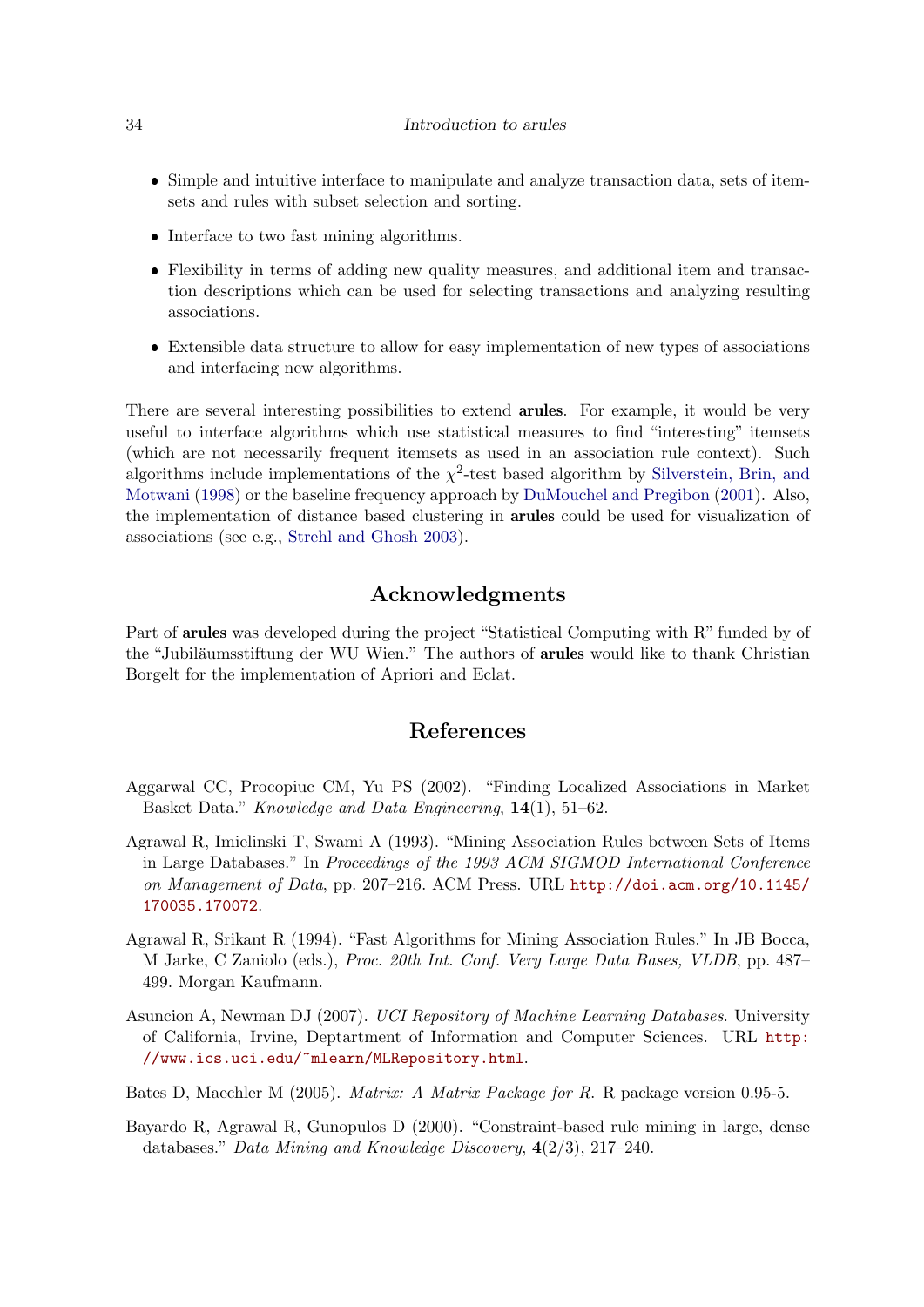- <span id="page-34-5"></span>Berry MJA, Linoff GS (1997). *Data Mining Techniques for Marketing, Sales and Customer Support*. Wiley Computer Publishing.
- <span id="page-34-2"></span>Borgelt C (2003). "Efficient Implementations of Apriori and Eclat." In *FIMI'03: Proceedings of the IEEE ICDM Workshop on Frequent Itemset Mining Implementations*.
- <span id="page-34-7"></span>Borgelt C (2004). *Finding Association Rules/Hyperedges with the Apriori Algorithm*. Working Group Neural Networks and Fuzzy Systems, Otto-von-Guericke-University of Magdeburg, Universitätsplatz 2, D-39106 Magdeburg, Germany. URL [http://fuzzy.cs.](http://fuzzy.cs.uni-magdeburg.de/~borgelt/apriori.html) [uni-magdeburg.de/~borgelt/apriori.html](http://fuzzy.cs.uni-magdeburg.de/~borgelt/apriori.html).
- <span id="page-34-6"></span>Borgelt C, Kruse R (2002). "Induction of Association Rules: Apriori Implementation." In *Proc. 15th Conf. on Computational Statistics (Compstat 2002, Berlin, Germany)*. Physika Verlag, Heidelberg, Germany.
- <span id="page-34-0"></span>Brin S, Motwani R, Ullman JD, Tsur S (1997). "Dynamic Itemset Counting and Implication Rules for Market Basket Data." In *SIGMOD 1997, Proceedings ACM SIGMOD International Conference on Management of Data*, pp. 255–264. Tucson, Arizona, USA.
- <span id="page-34-13"></span>DuMouchel W, Pregibon D (2001). "Empirical Bayes Screening for Multi-Item Associations." In F Provost, R Srikant (eds.), *Proceedings of the ACM SIGKDD Intentional Conference on Knowledge Discovery in Databases & Data Mining (KDD01)*, pp. 67–76. ACM Press.
- <span id="page-34-4"></span>Fowler M (2004). *UML Distilled: A Brief Guide to the Standard Object Modeling Language*. third edition. Addison-Wesley Professional.
- <span id="page-34-8"></span>Goethals B, Zaki MJ (eds.) (2003). *FIMI'03: Proceedings of the IEEE ICDM Workshop on Frequent Itemset Mining Implementations*. Sun SITE Central Europe (CEUR).
- <span id="page-34-1"></span>Goethals B, Zaki MJ (2004). "Advances in Frequent Itemset Mining Implementations: Report on FIMI'03." *SIGKDD Explorations*, 6(1), 109–117.
- <span id="page-34-11"></span>Gupta GK, Strehl A, Ghosh J (1999). "Distance Based Clustering of Association Rules." In *Proc. ANNIE 1999, St. Louis*, volume 9, pp. 759–764. ASME. ISBN 0-7918-0098-9.
- <span id="page-34-9"></span>Hahsler M, Buchta C, Hornik K (2008). "Selective Association Rule Generation." *Computational Statistics*, 23(2), 303–315. ISSN ISSN 0943-4062.
- <span id="page-34-3"></span>Hahsler M, Grün B, Hornik K (2005a). "arules – A Computational Environment for Mining Association Rules and Frequent Item Sets." *Journal of Statistical Software*, 14(15), 1–25. ISSN 1548-7660. URL <http://www.jstatsoft.org/v14/i15/>.
- <span id="page-34-12"></span>Hahsler M, Hornik K (2007a). "Building on the arules Infrastructure for Analyzing Transaction Data with R." In R Decker, HJ Lenz (eds.), *Advances in Data Analysis, Proceedings of the 30th Annual Conference of the Gesellschaft für Klassifikation e.V., Freie Universität Berlin, March 8–10, 2006*, Studies in Classification, Data Analysis, and Knowledge Organization, pp. 449–456. Springer-Verlag.
- <span id="page-34-10"></span>Hahsler M, Hornik K (2007b). "New Probabilistic Interest Measures for Association Rules." *Intelligent Data Analysis*, 11(5), 437–455. ISSN 1088-467X.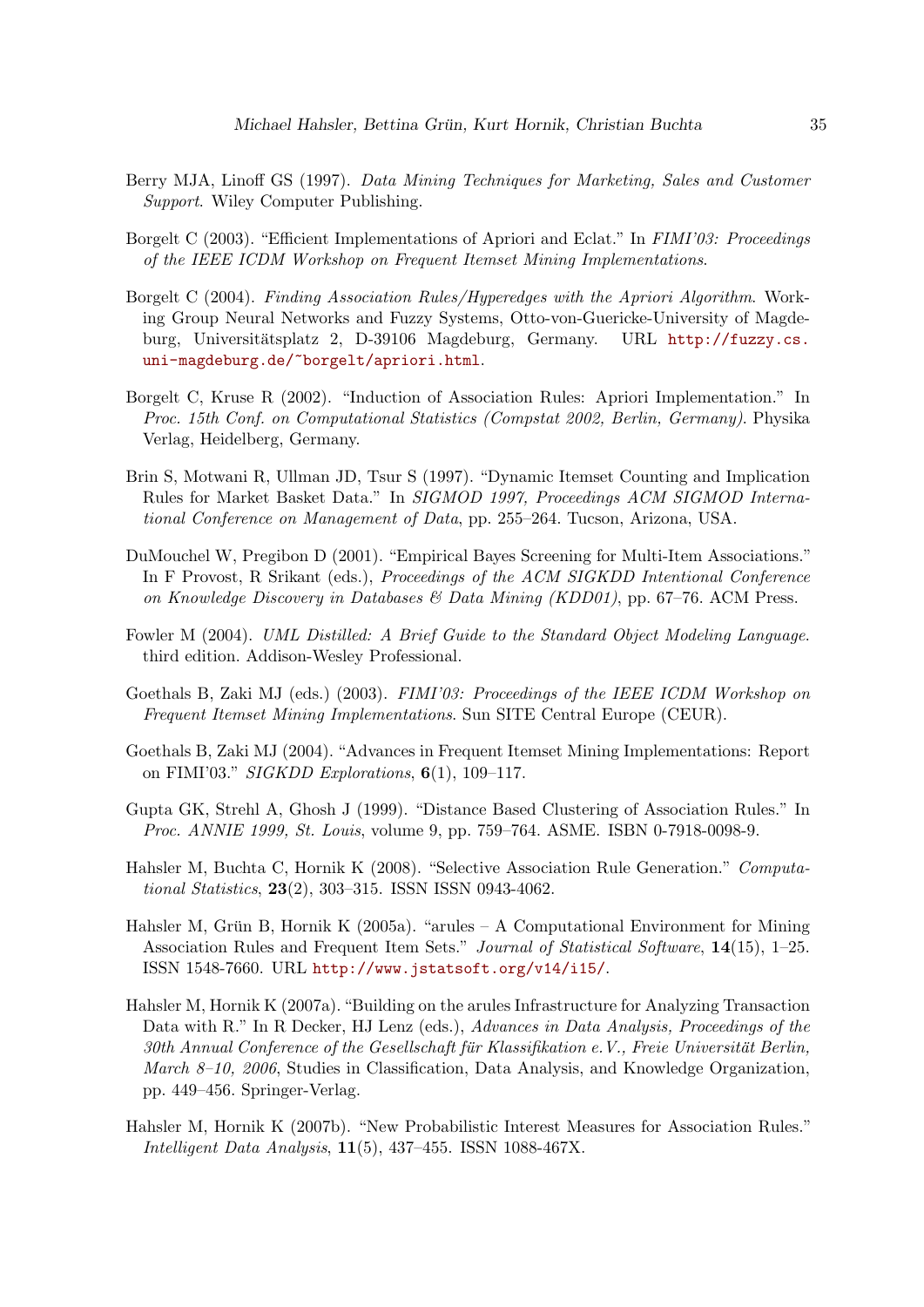- <span id="page-35-10"></span>Hahsler M, Hornik K, Reutterer T (2005b). "Implications of Probabilistic Data Modeling for Rule Mining." *Technical Report 14*, Department of Statistics and Mathematics, Wirschaftsuniversität Wien, Augasse 2-6, 1090 Wien. URL [http://epub.wu-wien.ac.](http://epub.wu-wien.ac.at/dyn/openURL?id=oai:epub.wu-wien.ac.at:epub-wu-01_7f0) [at/dyn/openURL?id=oai:epub.wu-wien.ac.at:epub-wu-01\\_7f0](http://epub.wu-wien.ac.at/dyn/openURL?id=oai:epub.wu-wien.ac.at:epub-wu-01_7f0).
- <span id="page-35-1"></span>Hastie T, Tibshirani R, Friedman J (2001). *The Elements of Statistical Learning (Data Mining, Inference and Prediction)*. Springer Verlag.
- <span id="page-35-2"></span>Hipp J, Güntzer U, Nakhaeizadeh G (2000). "Algorithms for Association Rule Mining – A General Survey and Comparison." *SIGKDD Explorations*, 2(2), 1–58.
- <span id="page-35-12"></span>Hofmann H, Wilhelm A (2001). "Visual comparison of association rules." *Computational Statistics*, 16(3), 399–415. ISSN ISSN 0943-4062.
- <span id="page-35-7"></span>Knuth D (1997). *The Art of Computer Programming, Sorting and Searching*, volume 3, chapter Digital Searching, pp. 492–512. third edition.
- <span id="page-35-11"></span>Liu B, Hsu W, Ma Y (1999). "Pruning and summarizing the discovered associations." In *Proceedings of the fifth ACM SIGKDD international conference on Knowledge discovery and data mining (KDD-99)*, pp. 125–134. ACM Press.
- <span id="page-35-8"></span>Mannila H, Toivonen H, Verkamo AI (1994). "Efficient algorithms for discovering association rules." In UM Fayyad, R Uthurusamy (eds.), *AAAI Workshop on Knowledge Discovery in Databases (KDD-94)*, pp. 181–192. AAAI Press, Seattle, Washington.
- <span id="page-35-4"></span>Omiecinski ER (2003). "Alternative Interest Measures for Mining Associations in Databases." *IEEE Transactions on Knowledge and Data Engineering*, 15(1), 57–69.
- <span id="page-35-9"></span>Parthasarathy S (2002). "Efficient Progressive Sampling for Association Rules." In *Proceedings of the 2002 IEEE International Conference on Data Mining (ICDM'02)*, pp. 354–361. IEEE Computer Society.
- <span id="page-35-3"></span>Pasquier N, Bastide Y, Taouil R, Lakhal L (1999). "Discovering Frequent Closed Itemsets for Association Rules." In *Proceeding of the 7th International Conference on Database Theory, Lecture Notes In Computer Science (LNCS 1540)*, pp. 398–416. Springer.
- <span id="page-35-0"></span>Piatetsky-Shapiro G (1991). "Discovery, Analysis, and Presentation of Strong Rules." In G Piatetsky-Shapiro, WJ Frawley (eds.), *Knowledge Discovery in Databases*. AAAI/MIT Press, Cambridge, MA.
- <span id="page-35-5"></span>R Development Core Team (2005). *R: A Language and Environment for Statistical Computing*. R Foundation for Statistical Computing, Vienna, Austria. ISBN 3-900051-07-0, URL <http://www.R-project.org>.
- <span id="page-35-13"></span>Silverstein C, Brin S, Motwani R (1998). "Beyond Market Baskets: Generalizing Association Rules to Dependence Rules." *Data Mining and Knowledge Discovery*, 2, 39–68.
- <span id="page-35-6"></span>Srikant R, Agrawal R (1996). "Mining Quantitative Association Rules in Large Relational Tables." In HV Jagadish, IS Mumick (eds.), *Int. Conf. on Management of Data, SIGMOD*, pp. 1–12. ACM Press.